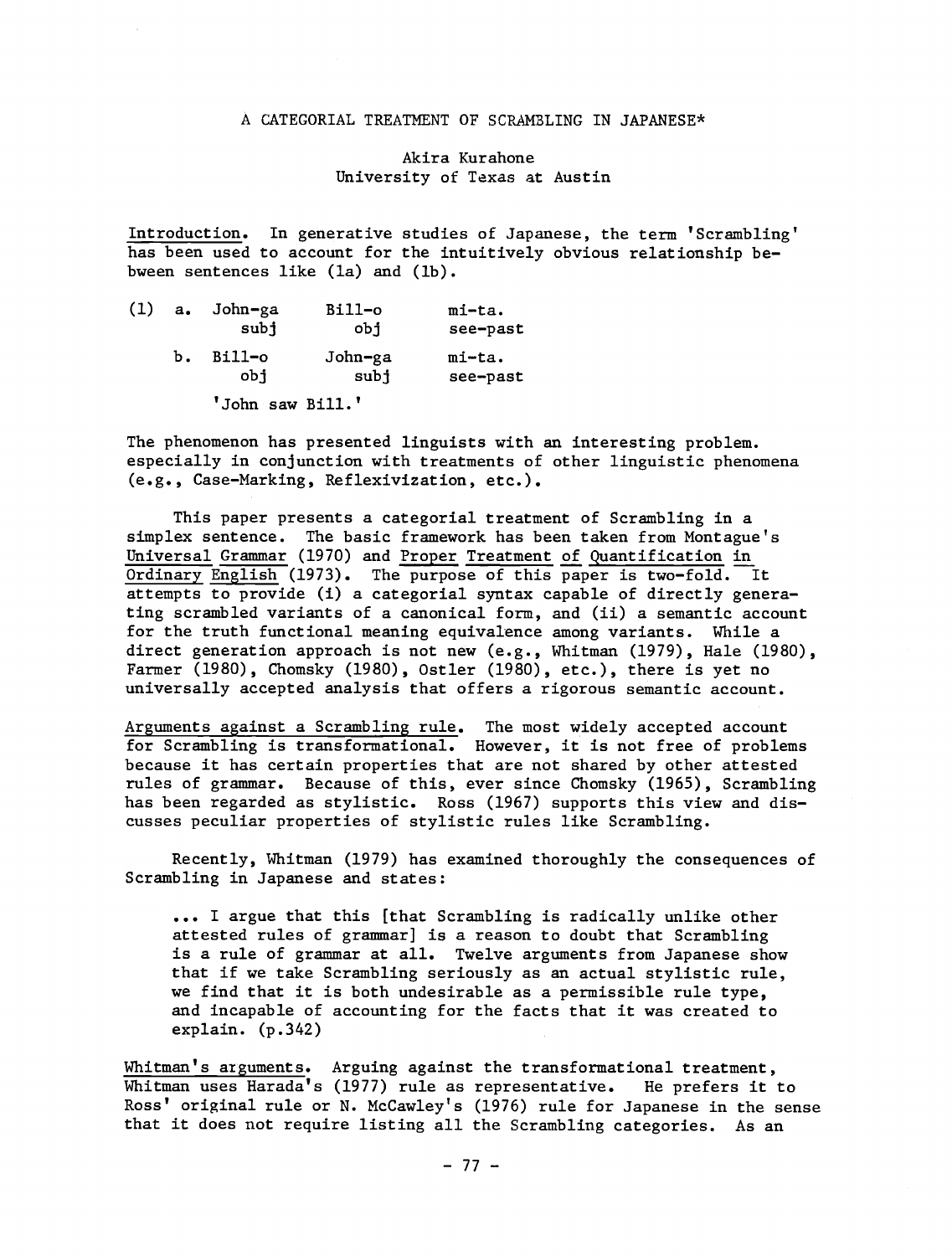expository reference, Harada's rule is presented below.

(2) Harada's Scrambling Rule:

 $W - (\overline{X}_1) - W - (\overline{X}_1) - W - V - W \longrightarrow$  $W - (\overline{X}_1) - W - (\overline{X}_1) - W - V - W$ 

Listed below are Whitman's twelve arguments against the above rule although some of them count against any transformational treatment of Scrambling.

- (3) a) Scrambling is a variable moving rule.
	- b) Scrambling applies infinitely to its own output.
	- c) Scrambling violates strict cyclicity.
	- d) Scrambling cannot be constrained by a bounding condition.
	- e) Scrambling cannot be constrained by relativized A-over-A principle.
	- f) An NP in an embedded sentence may be scrambled out, producing a bad result.
	- g) An NP in a coordinate structure may be scrambled out, producing a bad result.
	- h) An NP in an adverbial clause may be scrambled out, producing a bad result.
	- i) An NP in a copular sentence may be scrambled out, producing a bad result.
	- j) An NP in a reduced clause may be scrambled out, producing a bad result.
	- k) and  $1$ ) An NP in a double-ga construction may be scrambled out, producing a bad result.

These criticisms will be evaluated individually after I have proposed a categorical analysis. It will be shown that the new analysis is not subject to these criticisms.

Whitman's base generation proposal. Whitman offers an analysis which freely inserts lexical items into the complement NP nodes generated by the base, consequently deriving free surface NP order without recourse to a rule of Scrambling. Stated below is his basic hypothesis.

(4) The Minimal Base Hypothesis (MBH): [Whitman's (27)]

The major syntactic categories of Japanese consists only of NP and  $VP.$  The possible expansions of the category NP include N, N+P (Postposition), Adverb and S. Oblique postpositions are inserted under P by the rules of lexical insertion. The nominative marker ga and the accusative marker o are inserted by transformation.

Then he proposes the following base rules: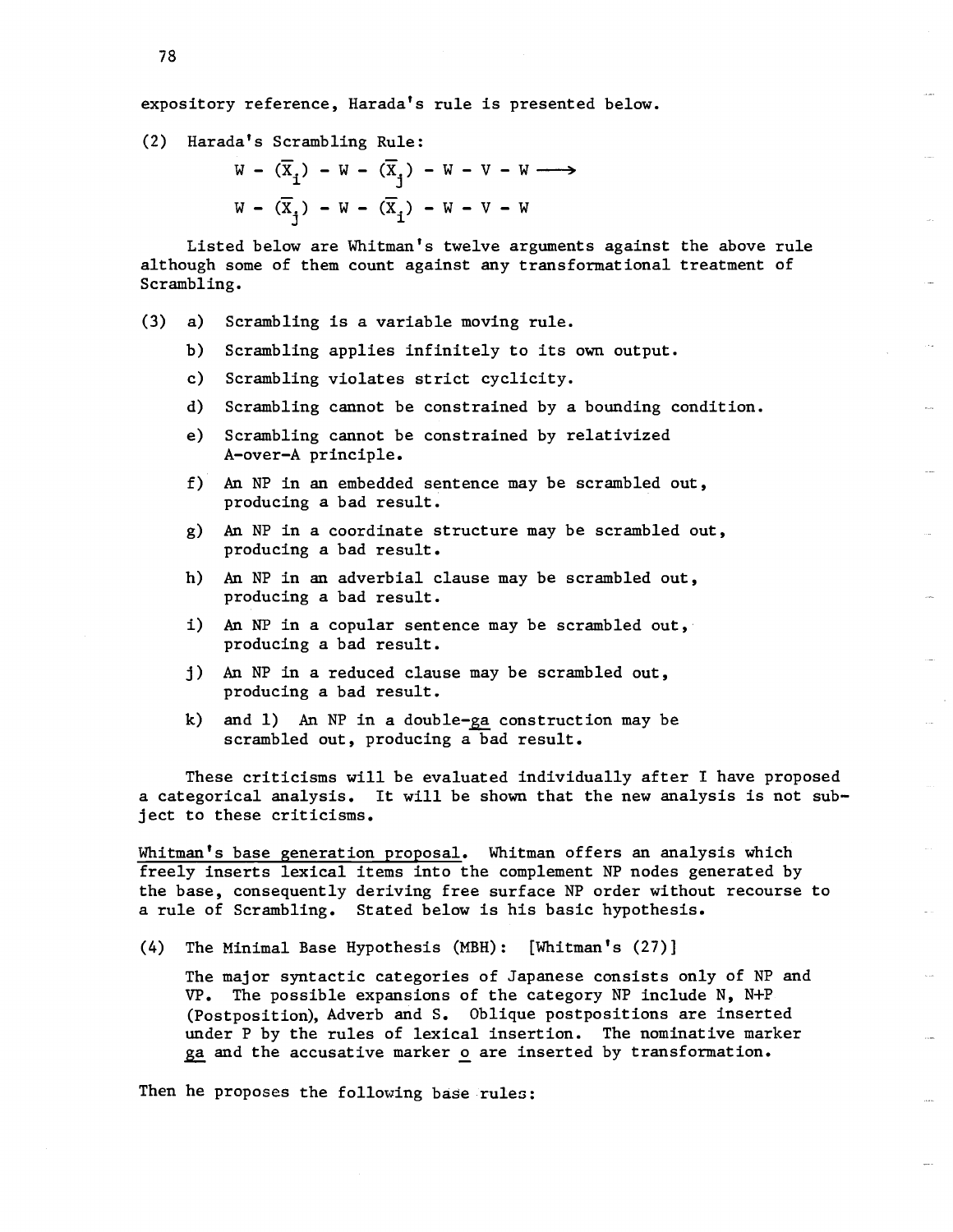(5) [Whitman's (28)]

$$
S \longrightarrow NP(NP) (NP) (NP) VP
$$

$$
NP \longrightarrow \begin{cases} N \\ NP \\ ADV \\ S \end{cases}
$$

By letting the two case markers,  $ga$  and  $o$ , be introduced transformationally in random order within simplex sentences, Whitman eliminates the need for a rule of Scrambling.<sup>1</sup> He writes:

The first five arguments.... which involve problems with the formulation of Scrambling itself, are of course irrelevant to the MBH. The next three arguments, which involve contexts where Scrambling as formulated in (7) [our (2)] ungrammatically scrambles elements out of embedded clauses, are also no problem for the MBH, which does not move anything at all. (p.350)

Whitman offers some account for the points  $(3i-1)$ . In spite of a further extension of his grammatical machinery, however, they are not convincing.

Problems for Whitman's analysis. Whitman's decision to eliminate the oblique postpositional category from the major syntactic categories is based on his observation that in Japanese both case marked NPs and oblique postpositional phrases have the same surface form, i.e., an NP and a particle following it. Whitman states:

There is little reason for distinguishing separate categories of NP and PP in Japanese. All nominal complements receive postpositional case marking. Japanese semantic equivalents of English NPs and PPs do not fall into any neat class of non -oblique and oblique cases. Thus,...a categorial distinction between NP and PP is more obviously unnecessary than it is in English. (p.344)

His observation neglects the fact that a simple adverbial expression, one which does not consist of an NP plus a particle, can also participate in Scrambling. This is illustrated in the following:

| (6) | $a_{\bullet}$ | John-ga<br>subj | $uta-o$<br>$song-obj$ | hakkiri<br>clearly | $utat-ta.$<br>sing-past |
|-----|---------------|-----------------|-----------------------|--------------------|-------------------------|
|     | Ъ.            | John-ga         | hakkiri               | uta-o              | utat-ta.                |
|     | $c_{\bullet}$ | $U$ ta-o        | John-ga               | hakkiri            | $utat-ta.$              |
|     | d.            | $U$ ta-o        | hakkiri               | John-ga            | utat-ta.                |
|     | е.            | Hakkiri         | John-ga               | $uta$ -o           | utat-ta.                |
|     | f.            | Hakkiri         | uta-o                 | John-ga            | utat-ta.                |
|     |               |                 |                       |                    |                         |

'John sang a song clearly.'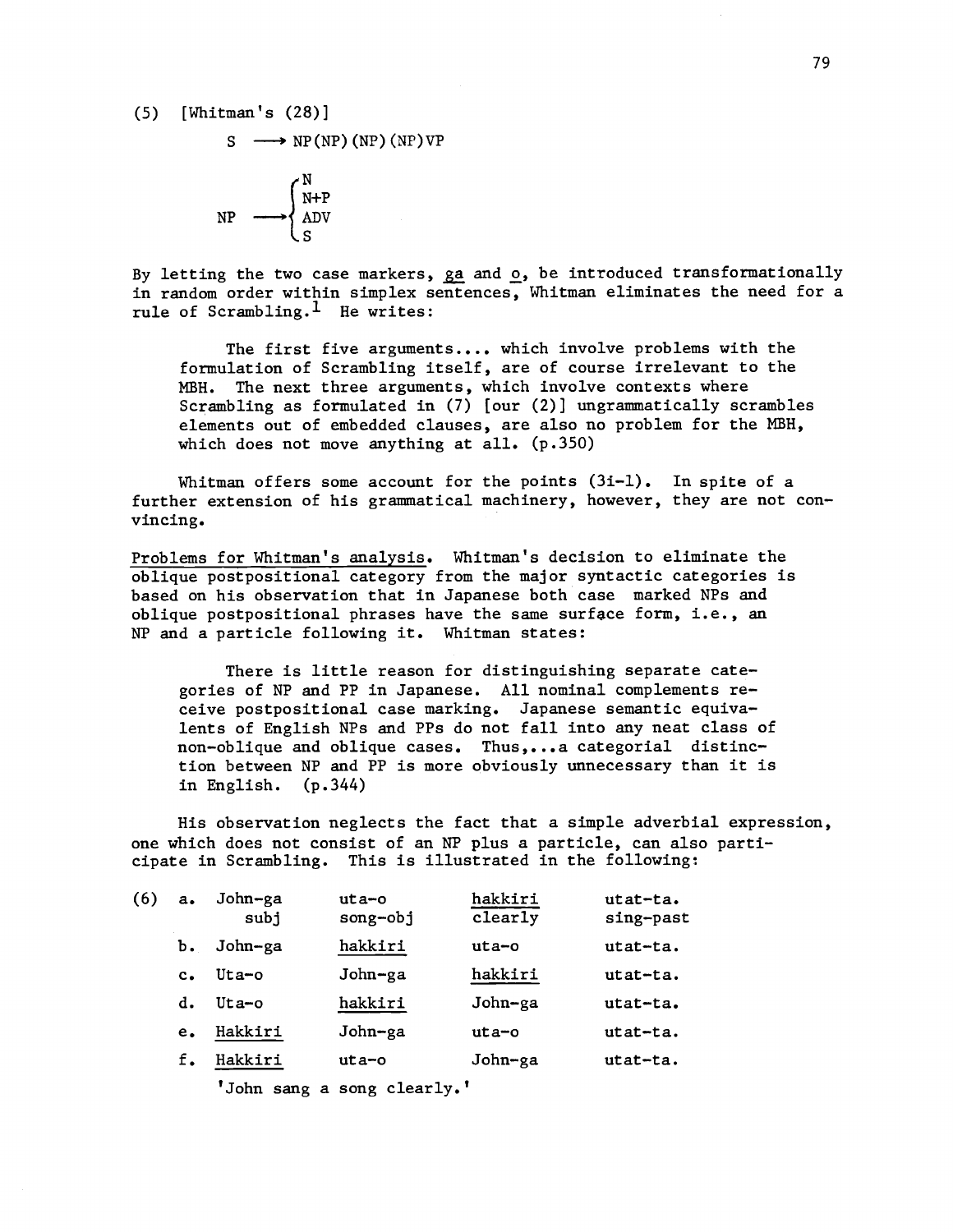The word hakkiri is a verb phrase adverb and does not have the form of an NP followed by a particle. This means that such phrases can be generated only by expanding NP into Adverb. This is objectionable, however, since the distributional properties of the two category expressions are not the same. To mention a few, adverb phrases do not take a subject marker or an object marker; they cannot be modified by a relative clause; nor can they be followed by a genitive particle. Thus Whitman's analysis is viable only if distributional differences between adverbs and NPs are ignored.

Another problem of Whitman's analysis is that it allows a lot of undesirable strings to be generated. In particular, as Whitman himself acknowledges, it generates strings that contain NPs with no case marking. Whitman asserts that the interpretation of grammatical relations of NP complements in Japanese is accomplished on the basis of case marking. By invoking a principle of interpretation, he attempts to filter out sentences containing non-case marked NPs by considering them as semantically uninterpretable. However, since he does not show exactly how that basic principle works, the semantic aspect of Scrambling is left completely open.

A categorial treatment. What Whitman's claim amounts to is that the rule of Scrambling should be eliminated because it is not a permissible rule. His claim is premature because he has not proven that no rule of a permissible type can be given for Scrambling. He has only shown that all the rules proposed so far are not of a permissible type, but there is no reason to eliminate a Scrambling rule from Japanese if it is possible to formulate one that is permissible. I will show later how this can be done.

As pointed out above, Whitman's alternative analysis has the following two problems: (i) although his Minimal Base Hypothesis enables one to postulate a single category, NP, as the sole participant of the Scrambling phenomenon, his analysis is only effective as long as Scrambling involves case marked NPs or postpositional phrases, lacking an account of the fact that simple adverb phrases can freely participate in Scrambling; (ii) it gives no semantic account of the grammatical relations of scrambled constituents. Since one of the strongest motivations for postulating a rule of Scrambling is to explain the truth functional equivalence among the Scrambled variants, any remedial attempt must also address this issue. It seems pointless to provide only a syntactic analysis without semantics.

In the following, I will present a way to directly generate Scrambled variants of a simplex sentence in terms of a categorial . grammar which involves a compositional syntax and semantics and is constructed on the basis of a "procedural assumption that in the absence of good evidence to the contrary, no surface construction should be treated as arising secondarily from some putative antecedent structure" (cf. Stump 1979:472).

In proposing my analysis, I will assume familiarity with Montague grammar and will accordingly present the fragment very informally, due to space limitation and for ease of exposition.

Fragment. Table I will serve as our initial lexicon. Listed in the leftmost column are the syntactic categories that will be at our disposal.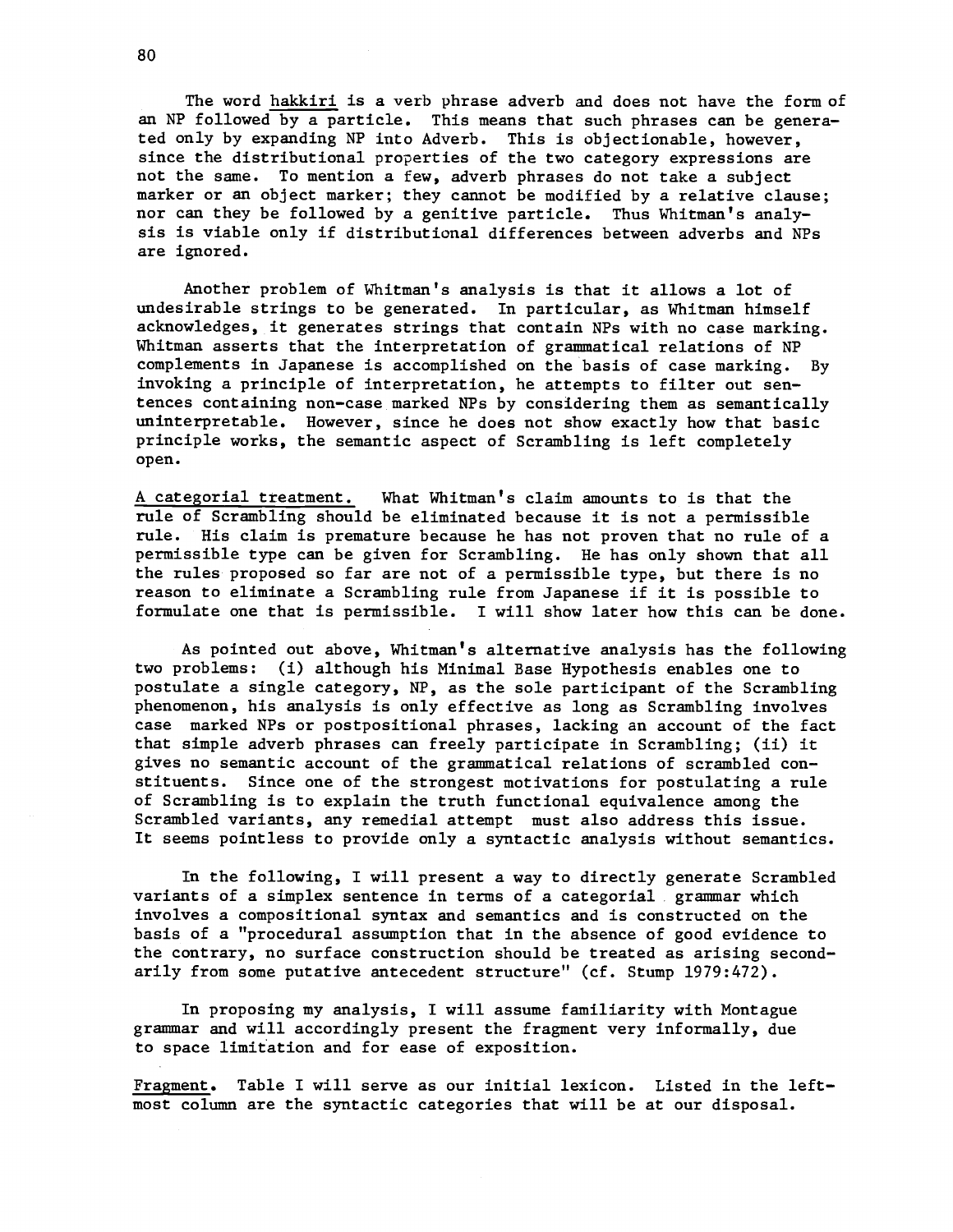Categorial definitions into which syntactic and semantic information can be encoded are listed in the second column. In the right-most column, we list basic expressions and their respective translations.

Because of Montague's requirement that there be a unique semantic type for each syntactic category, we have been forced to postulate several categories for verbs. Since this does not enable us to capture the syntactic and morphological properties of category verb, we will adopt Cooper's (1975) suggestion and allow our type assignment function f to range over subcategorization features of verbs. Once this move is made, there is no difference between the number of categories that need to be postulated in a categorial analysis of a fragment and the number of subcategorization features needed in a comparable standard analysis.

## Table I

| categories | category<br>definitions | basic<br>expressions | translations                                                                             |
|------------|-------------------------|----------------------|------------------------------------------------------------------------------------------|
| NP         |                         | <b>Bill</b>          | $\lambda Vs,4,t>>V(b)$                                                                   |
|            |                         | Mary                 | $\lambda v < s, \leq e, t >> v(m)$                                                       |
|            |                         | John                 | $\lambda v < s, \langle e, t \rangle >$<br>$V(j)$                                        |
|            |                         | sono hon             | that' (^book')                                                                           |
|            |                         | sono gakkoo          | that' $(\text{^}$ school')                                                               |
| IV         |                         | aruk-                | walk'                                                                                    |
| TV         |                         | $mi-$                | see'                                                                                     |
| <b>DTV</b> |                         | age-                 | give'                                                                                    |
| Sbuj.P.    | (S/IV)/NP               | ga                   | $\lambda v_1^{\langle s, f(MP) \rangle} \lambda v_2^{\langle s, f(IV) \rangle} v_2(v_1)$ |
| Obj.P.     | (IV/TV)/NP              | $\circ$              | $\lambda v_1^{\leq s, f(NP)} \lambda v_2^{\leq s, f(TV)} v_2(v_1)$                       |
| Dat.P.     | (TV/DTV)/NP             | nį                   | $\lambda v_1^{\leq s, f(NP)>}\lambda v_2^{\leq s, f(DTV)>}v_2(v_1)$                      |
| Post.P.    | (IV/IV)/NP              | de                   | in'                                                                                      |
| Past P.    | $\overline{s}/s$        | ta                   | $\lambda V^{}$ H(V)                                                                      |

A word about the notation is in order. NP, IV, TV, and DTV mean noun phrase, intransitive verb phrase, transitive verb phrase, and ditransitive verb phrase categories respectively. We assume that function g has mapped all the basic linguistic expressions into expressions of intentional logic, which are listed under the translation column.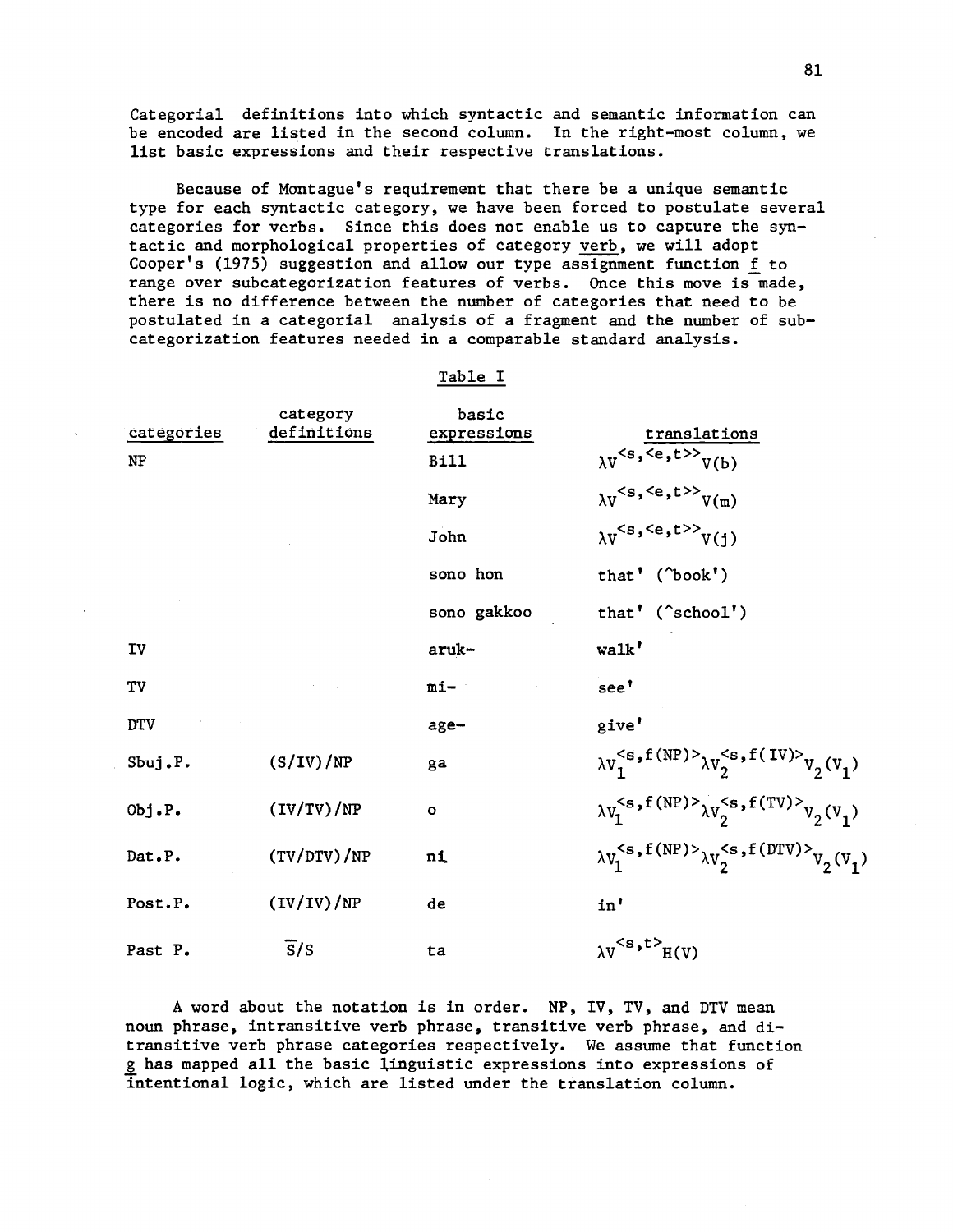By  $v^{< f(X)>}$  is meant a variable ranging over expressions of type  $\le f(X)>$ , for any syntactic category X. H is the past tense operator whose semantic type is  $\langle s,t\rangle$ ,  $t\rangle$ .

We have the following type assignment.

| $f(NP) = <>, t>$                                          | $f(TV) = <, f(TV))$ |
|-----------------------------------------------------------|---------------------|
| $f(IV)$ =< <s,<math>f(NP) &gt; f,<math>t</math></s,<math> | $f(DTV) = < f(TV)$  |

Type assignment for other categories can be obtained by recursively applying type assignment function f.

The syntactic rules of the fragment are divided into two types --rules of functional application (those that utilize either left- or right concatenation straightforwardly) and rules of non-functional application (those that utilize transformation like operation).

(7) Rules of Functional Application.

$$
S_1
$$
 if  $\alpha \in P_{(S/IV)/NP}^{\text{and } \beta \in P_{NP}}$ , then  $F_1(\alpha, \beta) \in P_{S/IV}$ , where  $F_1(\alpha, \beta) = \beta \alpha$  and translates as  $\alpha'(\beta')$ .

$$
S_2
$$
. If  $\alpha \in P_{(IV/TV)/NP}^{\text{and } \beta \in P_{NP}}$ , then  $F_1(\alpha, \beta) \in P_{IV/TV}$ ,  
where  $F_1(\alpha, \beta) = \beta\alpha$  and translates as  $\alpha'(\beta')$ .

S<sub>3</sub>. If  $\alpha \in P_{(TV/DTV)/NP}$  and  $\beta \in P_{NP}$ , then  $F_1(\alpha, \beta) \in P_{TV/DTV}$ , where  $F_1(\alpha,\beta) = \beta\alpha$  and translates as  $\alpha^*(\hat{\beta}^*)$ .

$$
S_4
$$
. If  $\alpha \in P_{S/IV}$  and  $\beta \in P_{IV}$ , then  $F_2(\alpha, \beta) \in P_{IV}$ , where  $F_2(\alpha, \beta) = \alpha\beta$  and translates as  $\alpha'(\hat{\beta}')$ .

$$
S_5
$$
. If  $\alpha \in P_{IV/TV}$  and  $\beta \in P_{TV}$ , then  $F_2(\alpha, \beta) \in P_{IV}$ , where  
 $F_2(\alpha, \beta) = \alpha\beta$  and translates as  $\alpha'(\hat{\beta}')$ .

- $S_6$ . If  $\alpha \in P_{TV/DTV}$  and  $\beta \in P_{DTV}$ , then  $F_2(\alpha, \beta) \in P_{TV}$ , where  $F_2(\alpha,\beta) = \alpha\beta$  and translates as  $\alpha'(\hat{\beta}')$ .
- $S_7$ . If  $\alpha \in P_{\overline{S}/S}$  and  $\beta \in P_S$ , then  $F_1(\alpha, \beta) \in P_{\overline{S}}$ , where  $F_1(\alpha,\beta)$  =  $\beta\alpha$  and translates as  $\alpha'(\hat{\beta}')$ .
- $S_8$ . If  $\alpha \in P_{IV/IV}$  and  $\beta \in P_{IV}$ , then  $F_2(\alpha, \beta) \in P_{IV}$ , where  $F_2(\alpha,\beta) = \alpha\beta$  and translates as  $\alpha'(\hat{\beta}^t)$ .
- $S_9$ . If  $\alpha \in P_{(IV/IV)/NP}$  and  $\beta \in P_{NP}$ , then  $F_1(\alpha, \beta) \in P_{IV/IV}$ , where  $F_1(\alpha,\beta) = \beta\alpha$  and translates as  $\alpha'(\hat{\beta}')$ .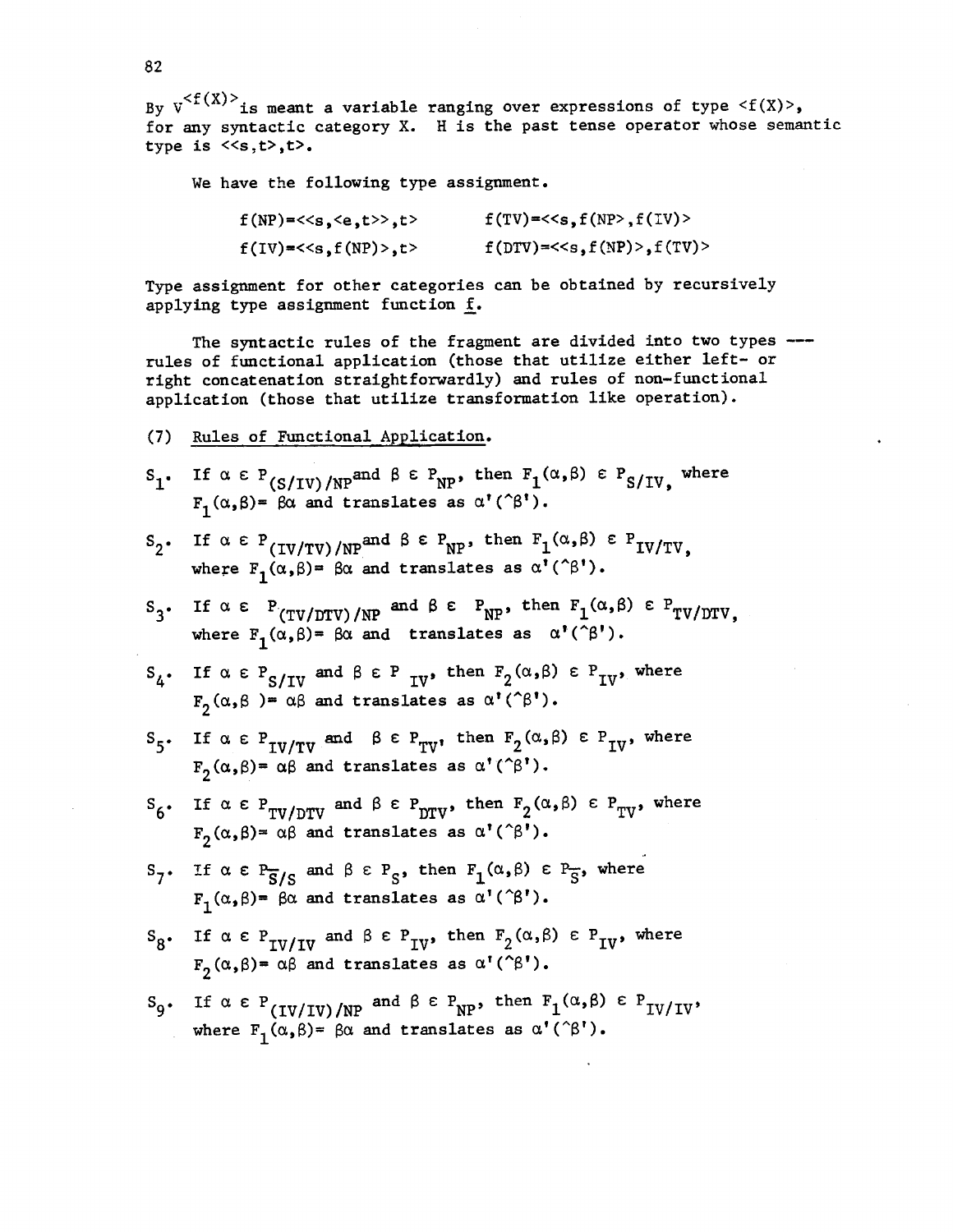S1 is our subject-phrase producing rule which combines subject marker ga and an NP expression. S<sub>2</sub> is our object-phrase producing rule which combines object marker o and  $N^{\circ}$  expression. S<sub>3</sub> is our dative-phrase producing rule which combines dative object marker ni and an NP expression.  $S_4$  combines a subject phrase expression and an intransitive verb phrase expression, producing an infinitival clause expression.  $S_5$  takes an object phrase expression and a transitive verb phrase expression as input and produces an intransitive verb phrase expression.  $S_6$  combines a dative object phrase expression and a ditransitive verb phrase expression. S7 adds the past tense marker ta to an infinitival clause expression, producing a tensed clause expression. Sg combines an adverb phrase expression and an intransitive verb phrase expression, producing a new intransitive verb phrase expression. Sg combines a postposition expression and an NP expression, yielding an adverb phrase expression.

In a derivation of example (8), rules  $S_1 - S_9$  have been applied once each.2

(8) Bill-ga sono gakkoo-de hono-o Mary-ni age-ta subj that school in book obj dat give-past 'Bill gave Mary that book in that school.'

(9)

Bill-ga sono gakkoo-de sono hono-o Mary-ni age-ta, 1, S  $ta, S/S$  Bill-ga sono gakkoo-de sono hon-o Mary-ni age-,2,S  $B$ ill-ga,1,S/IV ga, (S/IV)NP Bill, NP sono gakkoo de sono hon<sup>1</sup>o Mary-ni age-, 2, IV -sono gakkoo-de,1,IV/IV sono gakkoo,NP de,  $(IV/IV)/NP$  sono hon-o Mary-ni age-, 2, IV sono hon-o,1,IV/TV Mary-ni age-,2,TV  $\sigma$ , (IV/TV)NP sono hon, NP Mary-ni, 1, TV/DTV age-, DTV  $ni$ ,  $(TV/DTV)/NP$  Mary, NP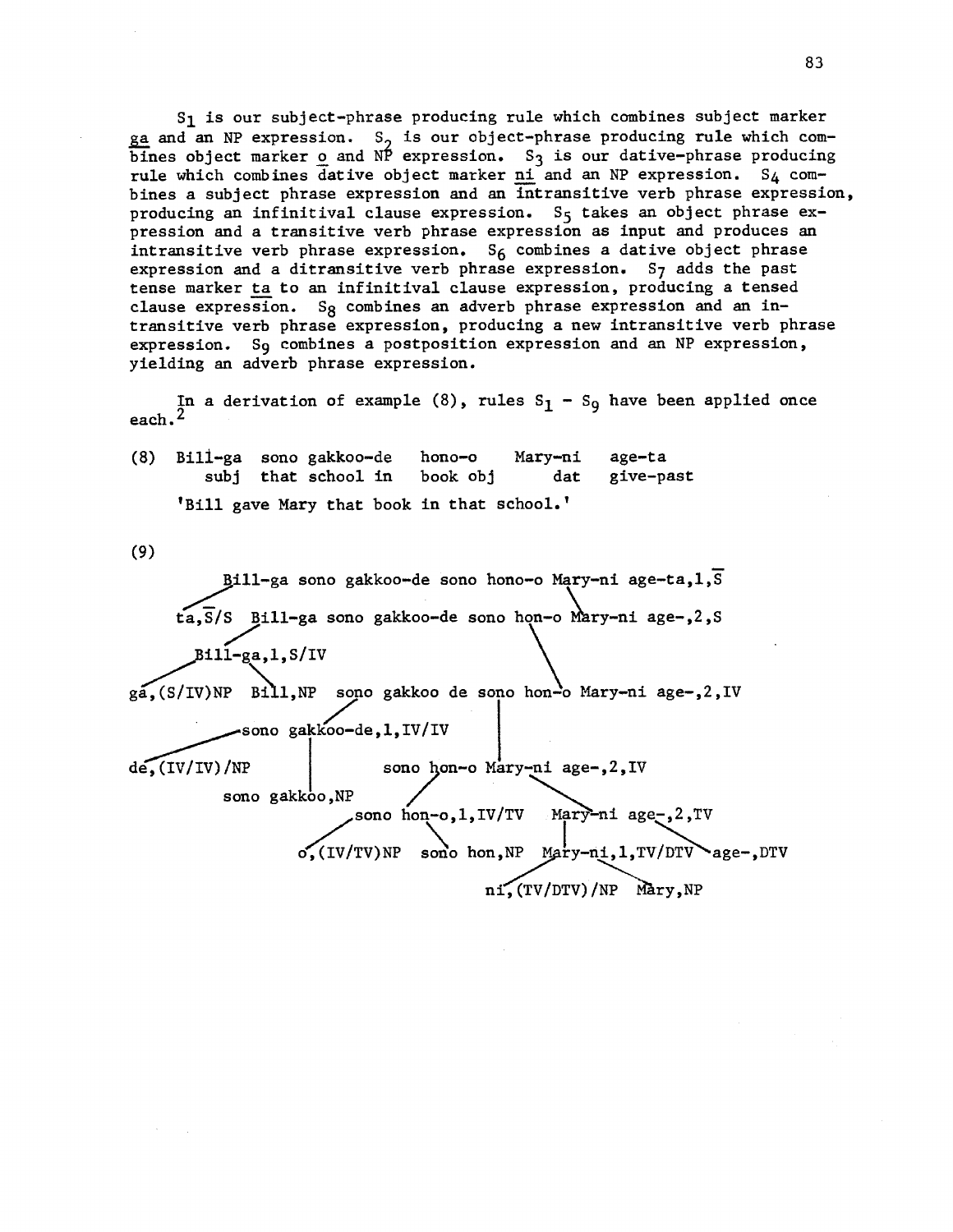(10)

 $\mathcal{L}^{\mathcal{L}}$ 

i) 
$$
\underline{m}i
$$
  $\lambda V_{s}^{c_{s,f}(\text{NP})} \lambda V_{2}^{c_{s,f}(\text{DPV})} \nu_{2}(V_{1})$   
\nii)  $\underline{Mary}$   $\lambda V_{s}^{c_{s,c}}(t) \nu_{2}(W_{1})$   
\niii)  $\underline{Mary-ni}$   $\lambda V_{1}^{c_{s,c}}(t) \nu_{2}(W_{2}) \nu_{2}(W_{1})$  is  
\niv)  $\underline{age^{-1}}$  give  
\nv)  $\underline{Mary-ni}$  age<sup>-1</sup> give  
\nv)  $\underline{Mary-ni}$  age<sup>-1</sup> give  
\nvi)  $\underline{e'}$  give  
\nvi)  $\underline{e'}$   $\lambda V_{1}^{c_{s,f}(\text{NP})} \lambda V_{2}^{c_{s,f}(\text{TP})} \nu_{2}(V_{1})$   
\nvi)  $\underline{e'}$   $\lambda V_{1}^{c_{s,f}(\text{NP})} \lambda V_{2}^{c_{s,f}(\text{TP})} \nu_{2}(V_{1})$   
\nvi)  $\underline{e'}$  that' (°book')  $\lambda V_{2}^{c_{s,f}(\text{TP})} \nu_{2}(V_{1})$   
\nvi)  $\underline{e'}$  the  
\n*give'*  $(\lambda V^{c_{s,c}}(t) \nu_{2}(W_{1}))$  (that' (°book'))  $\mu_{2}$   
\nix)  $\underline{e'}$  the  
\n*h*  $\underline{e'}$  the  
\n*h*  $\underline{e'}$  the  
\n*h*  $\underline{e'}$  the  
\n*h*  $\underline{e'}$  the  
\n*h*  $\underline{e'}$  the  
\n*h*  $\underline{e'}$  the  
\n*h*  $\underline{e'}$  the  
\n*h*  $\underline{e'}$  the  
\n*h*  $\underline{e'}$  the  
\n*h*  $\underline{e'}$  the  
\n*h*  $\underline{e'}$  the  
\n*h*  $\underline{e'}$  the  
\n*h* <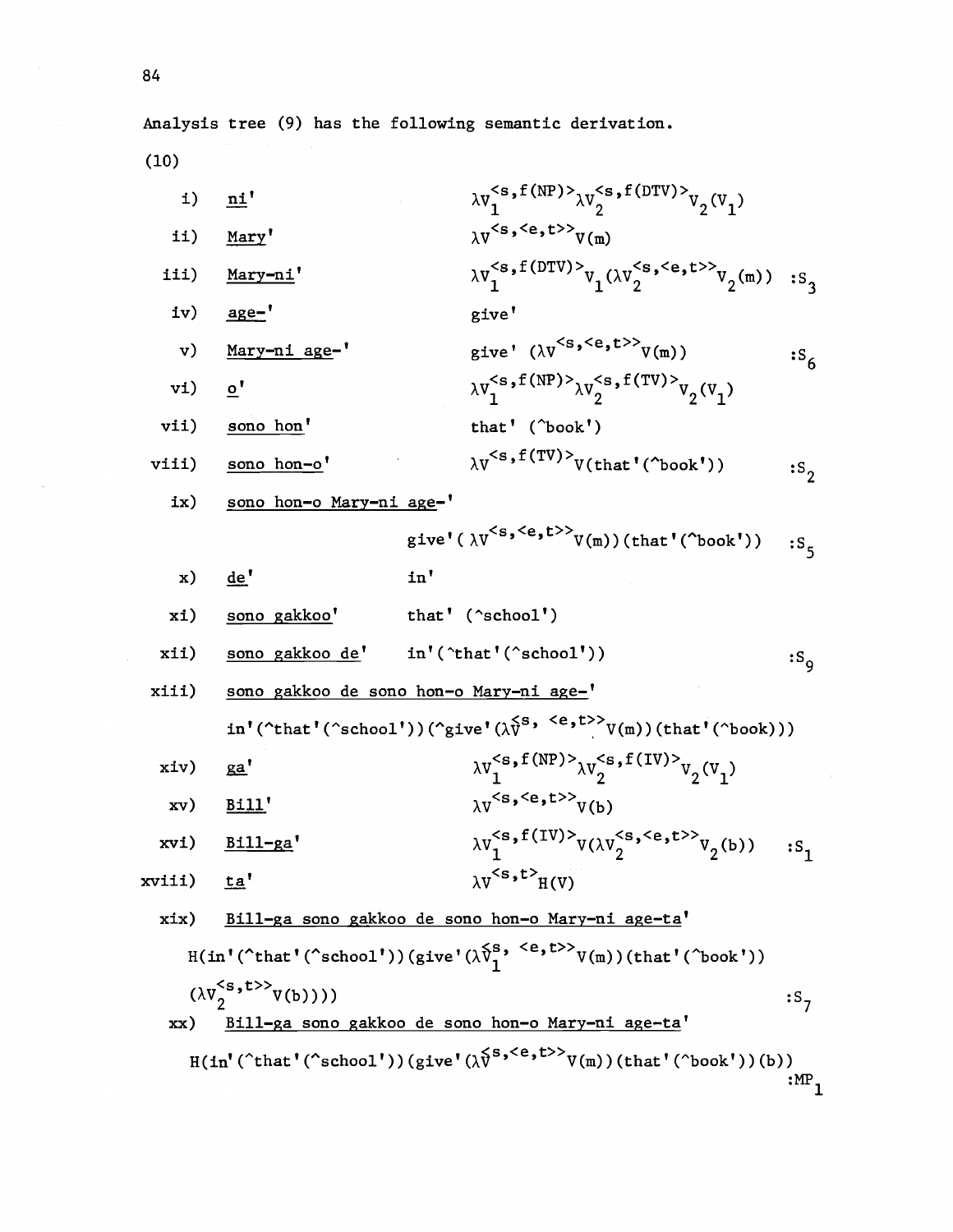The final line expresses what example (8) means.

It is obvious that no scrambled variants can be generated by rules  $S_1$  -  $S_9$ . To obtain them, we need to add one more rule.

Before stating our scrambling rule, we introduce the following two new definitions which enable us to utilize rule schemata to simplify the present fragment. The first definition specifies the property 'verb.'

(11) Category A has the property 'verb' iff for all  $\alpha$ ,  $\alpha \in A$ ,

- i)  $\alpha$  is conjugable
- ii)  $\alpha$  is unbound (= not a suffix).

The first clause utilizes a morphological property to distinguish verbs and auxiliary verbs from the rest of the syntactic categories. The second clause distinguishes the main verbs from the auxiliary verbs.

The second definition characterizes the property 'Pred.'

(12) Category A has the property 'Pred' iff for all  $\alpha$ ,  $\alpha \in A$ ,

i)  $\alpha = \alpha_1 \alpha_2$ ii)  $\alpha$   $\epsilon$ B $\epsilon$  'verb'

Definition (12) is a different way of stating the verb final constraint in Japanese by stipulating that the heads of verb phrases (intransitive, transitive, ditransitive, etc. verb phrases) and infinitival clauses are verbs.3

By making use of definitions (11) and (12), we can collapse rules  $S_4 - S_6$  and  $S_8$  through schematization.

(13) S<sub>10</sub>. If  $\alpha \in P_{X/Y}$  and  $\beta \in P_Y$ , where X, Y  $\epsilon$  Pred, then  $F_2$  ( $\alpha, \beta$ )  $\epsilon$  P<sub>x</sub>, where  $F_2(\alpha, \beta) = \alpha\beta$  and translates as  $\alpha'(\hat{\beta}')$ .

For expository convenience, we will fix the set 'Pred' until further addition is needed.

 $(14)$  Pred= $\{ S, IV, TV, DTV \}$ 

The definition of 'Pred' prevents any expression which is not a member of the categories listed in (14) from participating in rule  $S_{10}$ . The generalization that is captured by the use of rule  $S_{10}$  is that the introduction of case marked NPs and adverb phrases in a derivation is achieved by a single rule.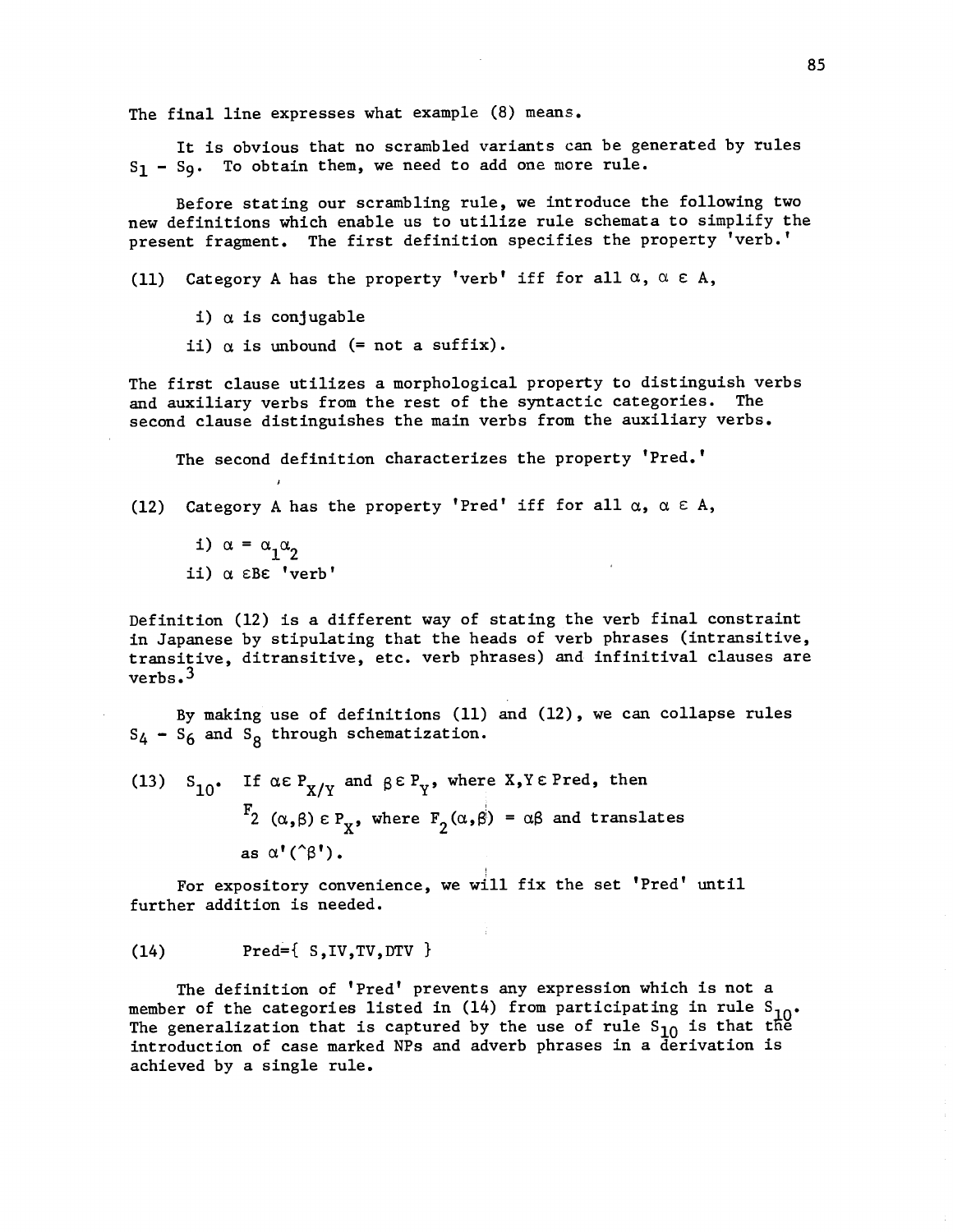The following is a categorial rule for Scrambling that utilizes a transformation like structural operation  $F_3$ , performing an infixation operation and concatenation simultaneously.

(15) 
$$
S_{11}
$$
. If  $\alpha \in P_{W/X}$  and  $\beta \in P_X$ , then  $F_3(\alpha, \beta) \in P_W$ , where  
\n $F_3(\alpha, \beta) = \beta_1 \beta_2 \alpha \beta_3$ , where  $\beta = \beta_1 \beta_2 \beta_3$ ,  $\beta_2 \in P_{Y/Z}$ , and  
\n $W, X, Y, Z \in Pred$ , and  $F_3(\alpha, \beta)$  translates as  $\alpha'(\hat{C}\beta')$ .

A brief remark about  $S_{11}$  seems to be in order. This rule is not a Scrambling rule in the usual sense, i.e., it does not change the order of constituents in a string. However, it has a similar effect because it allows the same constituents to be combined in more than one order. The categories of type  $X/Y$ , where X and Y are in Pred, are case marked NPs and adverbs.

How rule  $S_{1j}$  treats scrambled sentences can be best seen by considering the following example.

 $(16)$  Bill-o Mary-ga mi-ta. obj subj see -past 'Mary saw Bill.'

This example can be generated as follows.<sup>4</sup>

(17)  
\n
$$
Bi11-o \text{ Mary-ga mi-ta,1,\overline{S}}
$$
\nta,  $\overline{S/S}$  Bi11-o Mary-ga mi-, 3, 3  
\nMary-ga,1, S/IV Bi11-o mi-,2,IV  
\nga, (S/IV)/NP Mary, NP Bi11=0,1,IV/IV mi-,TV  
\n0, (IV/TV)/NP Bi11, NP

Analysis tree (17) has the following semantic derivation.

(18)

$$
\begin{array}{ccc}\n\text{i)} & \mathbf{0}^t & \lambda \mathbf{v}_1^{<\mathbf{s},\mathbf{f}(\text{NP})>} & \mathbf{v}_2^{<\mathbf{s},\mathbf{f}(\text{TV})>} & \mathbf{v}_2(\mathbf{v}_1) \\
\text{ii)} & \mathbf{B}^t & \mathbf{0} & \mathbf{v}_1^{<\mathbf{s},\mathbf{s},\mathbf{c}} & \mathbf{0} & \mathbf{0} \\
\end{array}
$$

ii) 
$$
\frac{\text{Bill}'}{\text{iii}} \qquad \qquad \frac{\lambda v^{>}v(b)}{\lambda v_1^{}v_1(v_2^{}v_2(b))}
$$

iv) <u>mi-</u>' see'

v) 
$$
\underline{Bill-o\ mi-}
$$
  
see'  $(\lambda V^{\leq s, \leq e, t>}>V(b))$   
vi)  $\underline{Sill-o\ mi-}$   
by $\underline{Ssl}(NP) > \underline{Ssl}(S(P)) > \underline{Ssl}(S(V)) > \underline{Ssl}(S(V)) > \underline{Ssl}(S(V)) > \underline{Ssl}(S(V)) > \underline{Ssl}(S(V)) > \underline{Ssl}(S(V)) > \underline{Ssl}(S(V)) > \underline{Ssl}(S(V)) > \underline{Ssl}(S(V)) > \underline{Ssl}(S(V)) > \underline{Ssl}(S(V)) > \underline{Ssl}(S(V)) > \underline{Ssl}(S(V)) > \underline{Ssl}(S(V)) > \underline{Ssl}(S(V)) > \underline{Ssl}(S(V)) > \underline{Ssl}(S(V)) > \underline{Ssl}(S(V)) > \underline{Ssl}(S(V)) > \underline{Ssl}(S(V)) > \underline{Ssl}(S(V)) > \underline{Ssl}(S(V)) > \underline{Ssl}(S(V)) > \underline{Ssl}(S(V)) > \underline{Ssl}(S(V)) > \underline{Ssl}(S(V)) > \underline{Ssl}(S(V)) > \underline{Ssl}(S(V)) > \underline{Ssl}(S(V)) > \underline{Ssl}(S(V)) > \underline{Ssl}(S(V)) > \underline{Ssl}(S(V)) > \underline{Ssl}(S(V)) > \underline{Ssl}(S(V)) > \underline{Ssl}(S(V)) > \underline{Ssl}(S(V)) > \underline{Ssl}(S(V)) > \underline{Ssl}(S(V)) > \underline{Ssl}(S(V)) > \underline{Ssl}(S(V)) > \underline{Ssl}(S(V)) > \underline{Ssl}(S(V)) > \underline{Ssl}(S(V)) > \underline{Ssl}(S(V)) > \underline{Ssl}(S(V)) > \underline{Ssl}(S(V)) > \underline{Ssl}(S(V)) > \underline{Ssl}(S(V)) > \underline{Ssl}(S(V)) > \underline{Ssl}(S(V)) > \underline{Ssl}(S(V)) > \underline{Ssl}(S(V)) > \underline{Ssl}(S(V)) > \underline{Ssl}(S(V)) > \underline{Ssl}(S(V)) > \underline{Ssl}(S(V)) > \underline{Ssl}(S(V)) > \underline{Ssl}(S(V)) > \underline{Ssl}(S(V)) > \underline{Ssl}(S(V)) > \underline{Ssl}(S(V)) > \underline{Ssl}(S(V)) > \underline{Ssl}(S(V)) > \underline{Ssl}(S(V)) > \underline{Ssl}(S(V)) > \underline{Ssl}(S(V)) > \underline{Ssl}(S(V)) > \underline{Ssl$ 

 $:$   $S<sub>2</sub>$ 

 $:S_1$ 

$$
\text{vi)} \quad \underline{\mathbf{ga'}} \quad \lambda v_1^{<\mathbf{s},\mathbf{f}(NP)>}\lambda v_2^{<\mathbf{s},\mathbf{f}(IV)>}v_2(v_1)
$$

vii)  $Mary'$   $\lambda V<sup>**s**,**Y**,**t**><sub>V(m)</sub></sup>$ </u>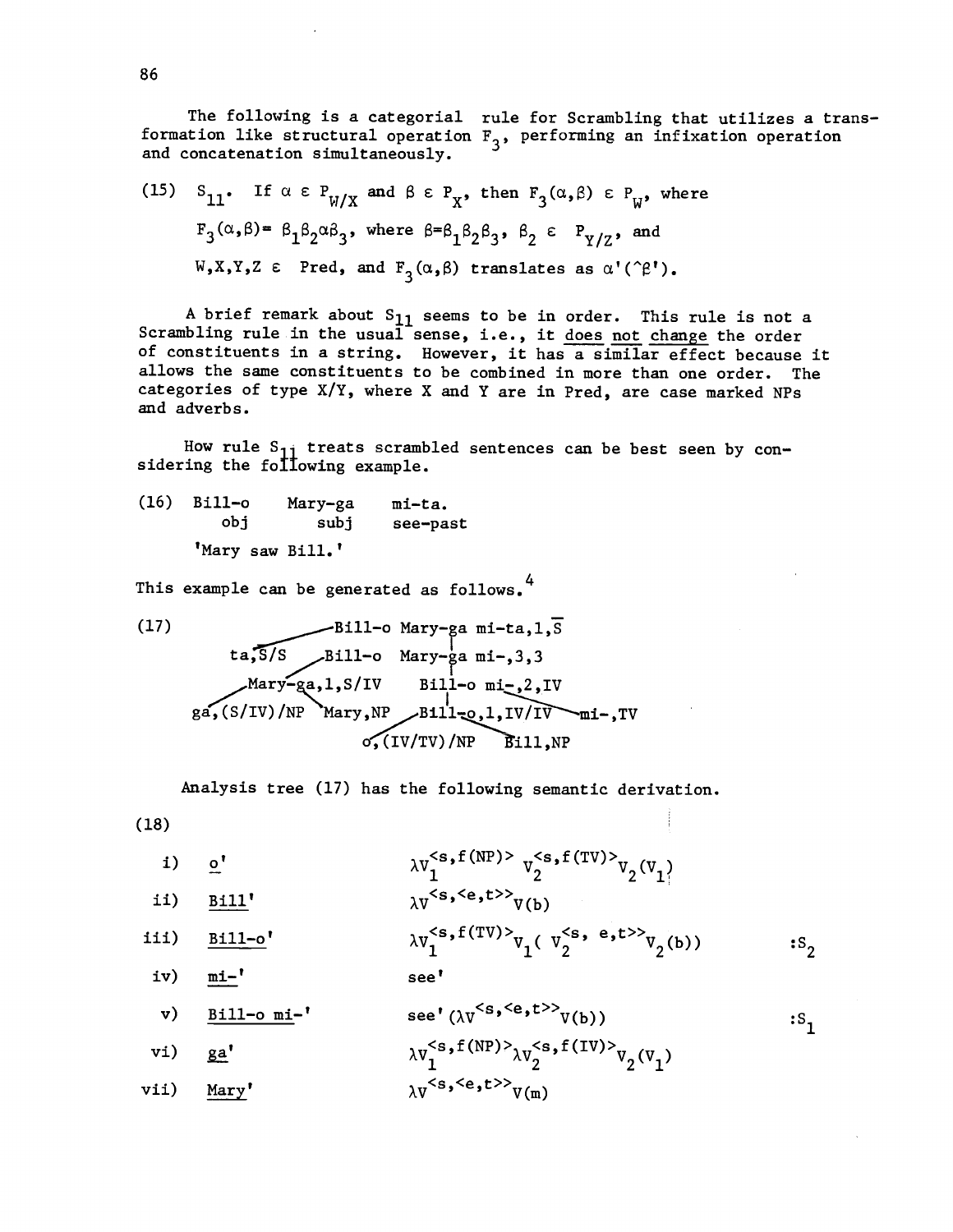$$
\text{viii)} \quad \underline{\text{Mary-ga}}' \quad \lambda v_1^{} v_1(\,v_2^{>} \qquad="" \vdots="" math="" s_1<="" v_2(\mathfrak{m}))="">>}>
$$

ix) 
$$
\frac{\text{Bill}-o \text{ Mary}-ga \text{ mi}-'}{\text{see' } (\lambda \hat{V}_1^{s, \langle e, t \rangle} V_1(b)) (V_2^{
$$

x) ta'  $\lambda v^{\langle s,t\rangle}H(V)$ 

x1) 
$$
\frac{\text{Bill-o Mary-ga mi-ta}^{\text{min-ta}^{\text{min-ta}^{\text{max}}}}{\text{H(see' }(\lambda \hat{V}_1^{s,\langle e,t\rangle>}\mathcal{V}_1^{(b)}) (\mathcal{V}_2^{}\mathcal{V}_2^{(m)}))}; s_7
$$

xii) 
$$
\frac{\text{Bill-o Mary-ga mi-ta'}}{\text{H(see' } (\lambda \overline{V}^{s, < e}, t^{>} V)(b)) (m)} \qquad \qquad \text{MP}_1
$$

The final line expresses what example (16) means.

A scrambled sentence with a DTV, an adverb phrase, or a postpositional phrase can be generated in a similar fashion.

Discussion and possible extensions of the fragment. In the following, we will consider the Scrambling rule, S<sub>11</sub>, of the present fragment with respect to Whitman's twelve arguments against maintaining a Scrambling rule in Japanese. We will also indicate how copular sentences, reduced clauses, and double-ga constructions can be described within the present fragment.<sup>5</sup>

Whitman's argument (3a), 'Scrambling is a variable moving rule,' is irrelevant since in the present analysis nothing is moved.

Argument (3b), 'Scrambling applies infinitely to its own output,' is also irrelevant in the present analysis because the expression that results from the application of rule  $S_{11}$  is in a different syntactic category. Consequently,  $S_{11}$  never applies infinitely to its own output.

Argument (3c) is irrelevant because any violation of cyclicity can be ruled out by island conditions.

Whitman's criticism (3d) is motivated by his observation that Scrambling cannot be constrained by the upward bounding condition. His argument, however, is not convincing.

In order to justify (3d), Whitman has adopted Kuno's (1973) complex structure analysis for the Japanese thematic construction and presents the following:

(19) [ <sup>s</sup> Zoo -wa [ <sup>s</sup> hana -ga naga -i]] elephant -top nose -subj long -pres 'As for an elephant, its nose is long.'  $(20)$  Hana-ga zoo-wa naga-i. (Whitman's  $(11)$ ) (Whitman's (10))

'the same interpretation as in (19)'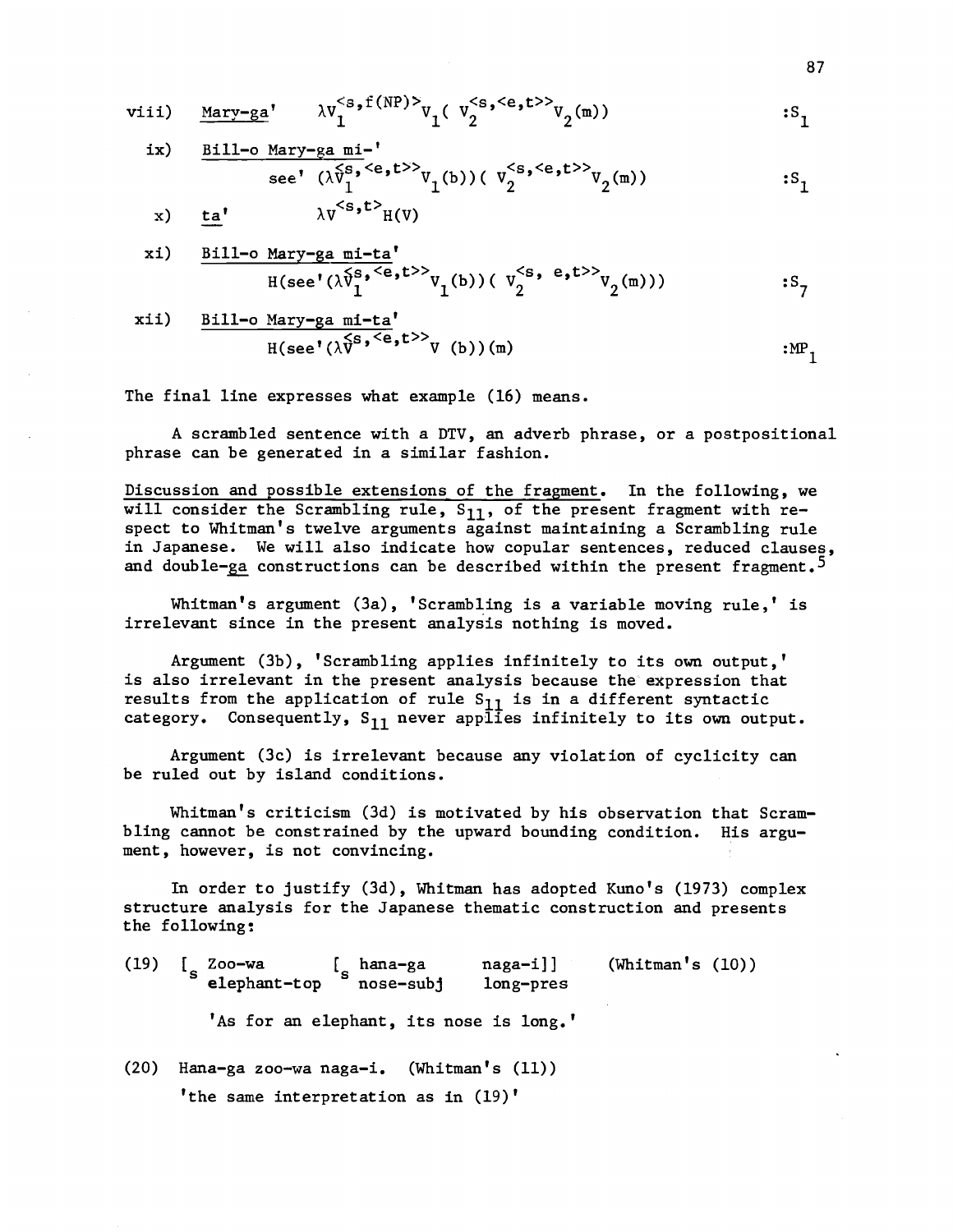Whitman writes:

If we accept the structure in (10) [our (19)] for thematic sentences, then (11) [our (20)], which is perfectly possible, is a violation of the upward bounding condition on Scrambling. (p.346)

Now it is true that both (19) and (20) share the same interpretation. However, this fact alone is not sufficient to conclude that every sentence of the structural form (19) has a counterpart of the form (20). Notice that (21), which Kuno uses to motivate his Thematization analysis, has only an ungrammatical counterpart, namely (22).

(21)  $\begin{bmatrix} \text{Sakana-wa} & \text{tai-ga} \\ \text{s} & \text{tish ten} \end{bmatrix}$  suppose the continuous s fish -top redsnapper -subj good -pres 'As for fish, redsnapper is the best.'

(22) \*Tai-ga sakana-wa ii.

The contrast between (20) and (22) suggests that the exact grammatical properties of the thematic construction is still controversial and not completely understood. Thus for the time being, it seems premature to conclude anything one way or the other about upward bounding with regard to these constructions.

Arguments  $(3e, f, g, h)$  do not directly apply to the present analysis because it does not utilize the relativized A-over-A principle. However, a notion of island has to be somehow captured in the present framework because in a larger fragment containing sentential embedding structures, such a constraint is needed to block generation of undesirable strings like (23b).

(23) a. John-ga hon-o Bill-ga watasi-ta hito-ni at-ta.<br>subj book-obj subj hand-past person-dat meet-p hand-past person-dat meet-past 'John met the person to whom Bill handed the book.'

b. \*Hon-o Bill-ga John-ga watasi-ta hito-ni at-ta.

In  $(23)$ , the infixation of expression John-ga into a relative clause must be avoided. Actually, an infixation of an expression into an embedded sentence in general through rule  $S_{11}$  has to be blocked. To make this possible, we need to have something like Chomsky's Propositional Island Constraint (PIC), however stated.<sup>6</sup>

That some constraint is needed to restrict the application of  $S_{11}$ should not be taken as a piece of evidence against maintaining a Scrambling rule in Japanese, however, because all it means is that rule S has to be constrained by a PIC-like constraint like any other rule needing some constraint.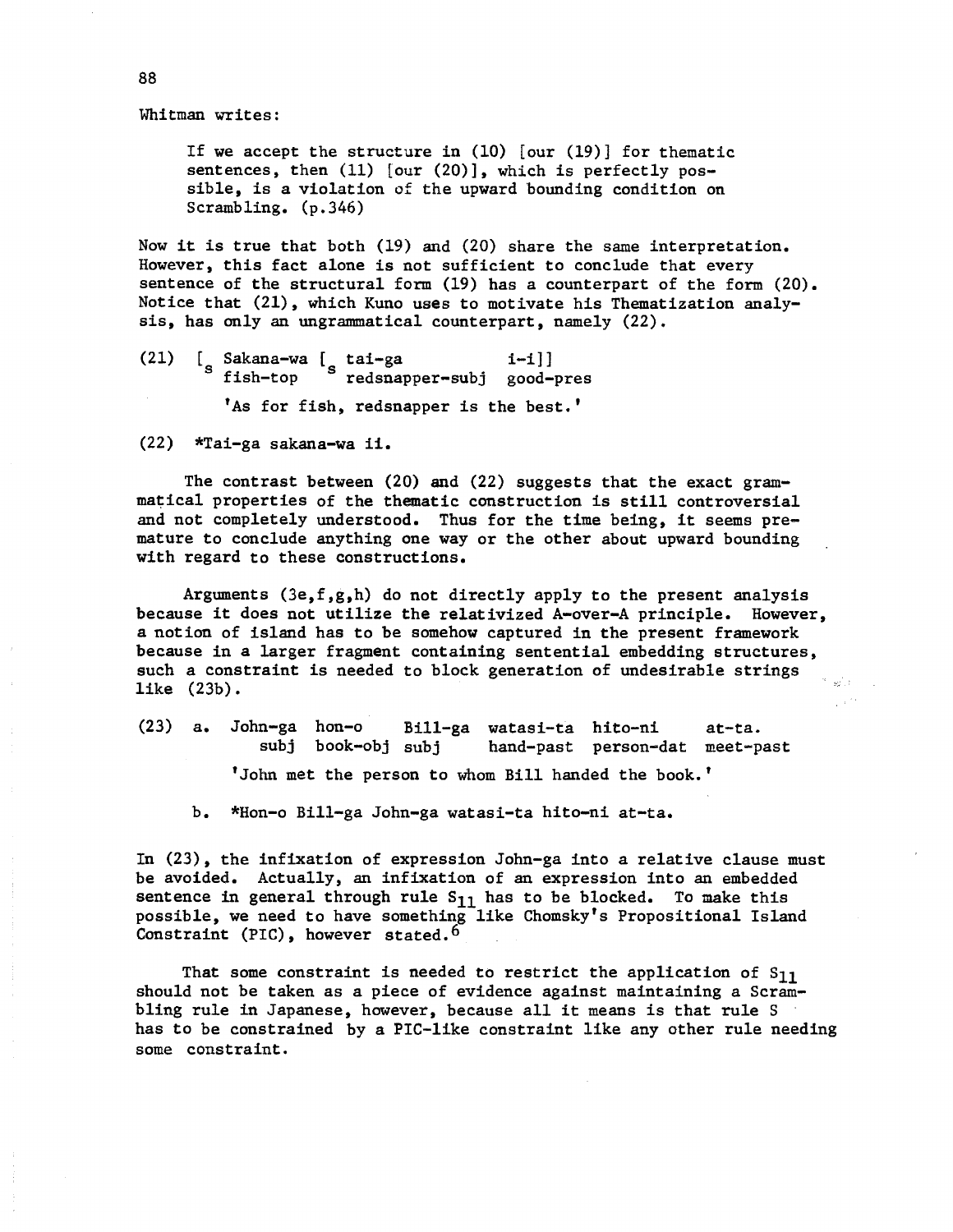Some extensions. In the following, we will make some suggestions for the treatments of 1) copular sentences, 2) the reduced clause that Whitman discusses, and 3) the two types of double-ga constructions.<sup>7</sup>

Copular sentences. Point (3i) is concerned with an undesirable effect of a Scrambling rule on copular sentences that is formulated in such a way that it permutes arbitray NPs. Observe the following examples.

 $(24)$ . a. Bill-ga Taroo no sensei desi-ta. subj  $\qquad \qquad$  's teacher be-past

b. \*Taroo no sensei Bill-ga desi-ta

Notice that the predicate nominal, e.g., Taroo no sensei in (24a), cannot be followed by a case marking particle. This means that a rule that introduces other complements cannot introduce the predicate nominal. A special rule is needed just to treat it. Since in many languages copular sentences display idiosyncratic peculiarities, my decision to postulate a separate rule for the copular construction in Japanese is not a new idea.<sup>8</sup>

(25) S<sub>12</sub>. If  $\alpha \in P_{NP}$ , then  $F_4(\alpha) \in P_{IV}$ , where  $F_4(\alpha) = \alpha$ des and translates as  $\lambda V^{<\mathbf{s},\text{f(NP)}>}[{}^{\text{v}}V{=}{\text{v}}^{\text{v}}]$  .

Example (24a) has the following derivation.

(26) Bill-ga Taroo no sensei desi-ta,1,S tá,S/S Bill-ga Taroo no sensèi des-,2,S 711- gga,1,S /IV Taroo no sensei des -,4,IV ga, (S /IV) /NP Bill,NP Taroo no sensei,NP

Analysis tree (26) has the following semantic derivation.

(27)

i) Taroo no sensei' s'(^Taroo')(^teacher')

$$
\text{if } \frac{\text{Taroo no sensei des}^{-1}}{\lambda \tilde{V}^{\text{S},f(NP)^>}[{}^{\text{v}}V={}^{\text{v}}(s'(\text{Troo'})) (\text{`teacher'}))}
$$

iii) 
$$
ga'
$$
  $\lambda v_1^{s, f(NP)} \lambda v_2^{s, f(IV)} v_2(v_1)$ 

iv) 
$$
\underline{Bill'}
$$
  $\lambda \hat{v}^s, \langle e, t \rangle} v(b)$ 

v) 
$$
\underline{\text{Bill-ga}}'
$$
  $\lambda \tilde{v}_1^{s, f(IV)} v_1(\lambda \tilde{v}_2^{s, \langle e, t \rangle} v_2(b))$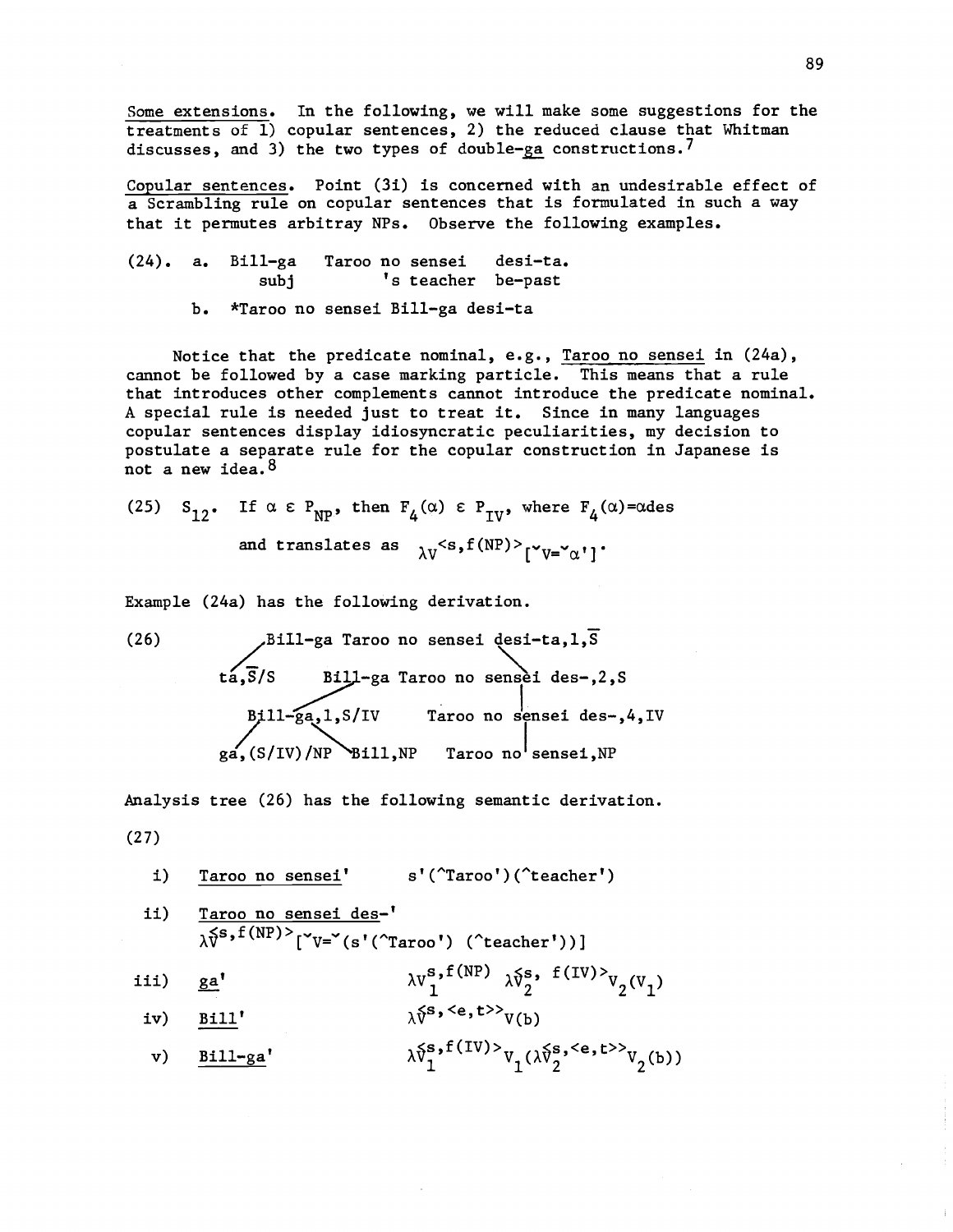vi) 
$$
\frac{B111-ga \text{ Taroo no sensei des}}{[V(\lambda \tilde{v}^s, ^{e}, ^{t>}\nu_1(b)) = V(s'(\text{Troo}')) (\text{`teacher'}))}
$$
 :S<sub>10</sub>  
vii) ta'  $\lambda \tilde{v}^{s,t>}_{H(V)}$ 

$$
\text{viii)} \quad \frac{\text{Bill-ga Taroo no sensei desi-ta'}}{\text{H} [\text{V}(\lambda \bar{\text{V}}_1^{\text{S}}, \text{ }^{\text{C}} \text{e}, \text{t}^{\text{C}} \bar{\text{V}}_1(\text{b})) = \text{V}(\text{s}'(\text{'}\text{Taroo}'))(\text{'}\text{teacher}'))}
$$

Notice that  $S_{11}$  cannot be used to combine Bill-ga and Taroo no sensei des- in the derivation of (26) because the second expression will not satisfy the input specification of  $S_{11}$ . Thus undesirable strings like (24b) will not be generated.

Reduced clauses. Point (3j) is about undesirable effect that a rule of Scrambling might have on reduced clauses. First, Whitman assumes that sentence pairs like  $(28a, b)$  are transformationally related through the rule of Subject-to-Object Raising, whose effect is to raise the embedded subject phrase into the matrix clause, making it an object phrase.<sup>5</sup>

- a. Boku-ga John-ga baka da to omot-ta. I-subj subj idiot is Comp think-past I thought that John was an idiot.'
- b. Boku-ga John-o baka to omot-ta. subj obj idiot think-past

the same interpretation as in (28a)'

Whitman claims that since in (28b), the copular NP has been changed into an NP plus a postposition, it should be possible to have Scrambling in it. This prediction is false since the result of Scrambling (28b) is bad as shown in (29).

(29) \*Boku-ga baka to John-o omot-ta. (Whitman's (21b))

Whitman's criticism (that Scrambling might scramble an NP in a reduced clause yielding a bad result) is valid if and only if we accept transformational relatedness between (28a) and (28b). However, if it is possible to obtain (28b) independently (i.e., not as a secondary expression derived from underlying structure (28a)) and if expressions like baka to are not analyzed as an NP plus a particle, (3j) would lose its force.

There is no reason to assume that a structure like (28b) has to be derived transformationally.  $10^{frac}$  For instance, it can be generated directly in the following way.  $^{11}$ 

<sup>(28)</sup> [Whitman's (19)]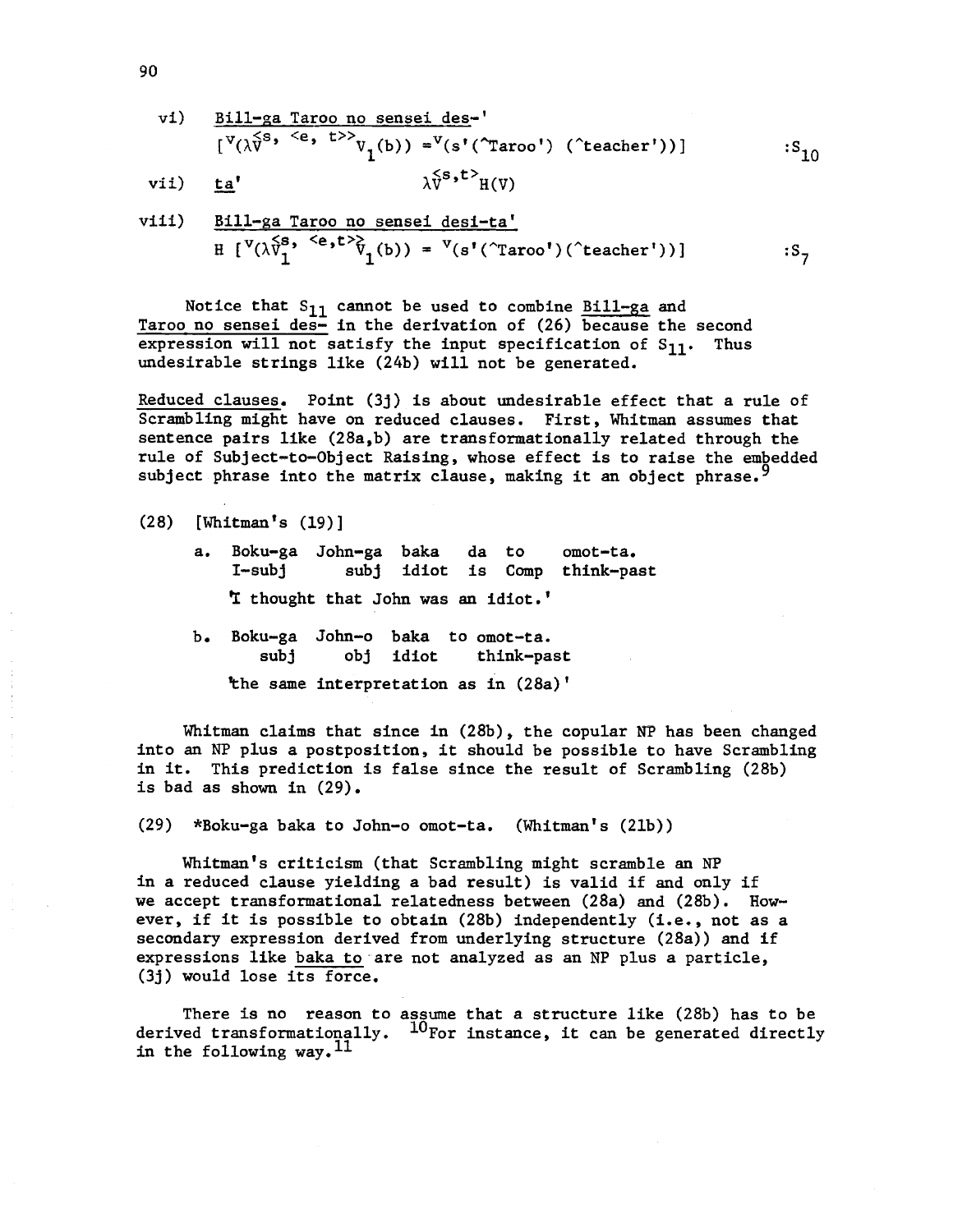(30) 
$$
S_{13}
$$
. If  $\alpha \in P_{TV_{NP}}$  and  $\beta \in P_{NP}$ , then  $F_5(\alpha, \beta) \in P_{TV}$ , where  $F_5(\alpha, \beta) = \beta$  to  $\alpha$  and translates as  $\alpha'(\hat{\beta}')$ .

A few remarks are in order. TV<sub>NP</sub>, where  $f(TV_{NP}) = << s$ ,  $f(NP> E(TV)) >$ is a verb subcategory that takes an expression of the form an NP plus particle <u>to</u> to yield a TV phrase expression.<sup>12</sup> The members of this category consist of those verbs whose distributional properties are the same as those of omow- in example (28b).  $^{13}$ ,  $^{14}$ 

Example (28b) can be generated with the help of  $S_{13}$  as follows:

(31) 
$$
Bill-ga Mary-o baka to omot-ta, 1, 8
$$
ta, 8/S
$$
Bill-ga Mary-o baka to omow-, 2, 8
$$
Bill-ga, 1, S/IV Mary-o baka to omow-, 2, IV  
ga, (S/IV)/NP Bill, NP  
Mary-o, l, IV/TV baka to omow-, 5, TV  
o, (IV/TV)/NP Mary, NP baka, NP omow-, TV<sub>NP</sub>

Analysis tree (31) has the following semantic derivation.<sup>15</sup> (32)

i) 
$$
\underline{\text{baka}}
$$
<sup>†</sup>  $\lambda \hat{V}^{S, \langle e, t \rangle} \hat{d}x [\text{idiot}'(x) \Lambda V(x)]$ 

ii) omow-'  $\sqrt{\lambda_{1}^{S}}$ f(NP)  $\lambda_{2}^{S}$ , f(NP)  $\lambda_{3}^{S}$ , f(NP) think' (V<sub>1</sub>)(V<sub>2</sub>)(V<sub>3</sub>)

$$
\begin{array}{ll}\n\text{is} & \text{if } \mathbf{X} \text{ is a non-} \\
\frac{\lambda \delta s}{\lambda} \mathbf{y}^{\mathbf{S}} \cdot \mathbf{f}(\mathbf{X} \mathbf{P}) > \\
\frac{\lambda \delta s}{\lambda} \mathbf{y}^{\mathbf{S}} \cdot \mathbf{f}(\mathbf{X} \mathbf{P}) > \\
\mathbf{y} & \mathbf{y} \\
\mathbf{y} & \mathbf{y} \\
\mathbf{y} & \mathbf{y}\n\end{array}
$$

iv) 
$$
\underline{o'}
$$
  $\lambda \tilde{v}_1^{s, f (NP) >} \lambda \tilde{v}_2^{s, f (TV) >} v_2(v_1)$ 

v) 
$$
\underline{\text{Mary}}'
$$
  $\lambda \overline{V}^S$ ,  $\langle e, t \rangle$   $\gamma$  (m)

vi) 
$$
\underline{\text{Mary}-o}}^{\bullet} \qquad \lambda \tilde{v}_1^{s, f(TV)} \gamma_1(\lambda \tilde{v}_2^{s, \langle e, t \rangle} v_2(v_1))
$$

$$
\begin{array}{ll}\n\text{vii)} & \frac{\text{Mary}-\text{o} \text{ baka to onow}}{\lambda \tilde{V}_1^{\text{S}}, f(\text{NP}) \text{ think} \cdot (\lambda \tilde{V}_2^{\text{S}}, \text{e}, t >> \text{1} \times [\text{idiot} \cdot (\text{x}) \text{ N} \text{ V}_2(\text{x})])} \\
& (\lambda \tilde{V}_3^{\text{S}}, \text{e}, t >> \text{V}_3(\text{m})) (\text{V}_1)\n\end{array} \n\quad \text{.S}_{10}
$$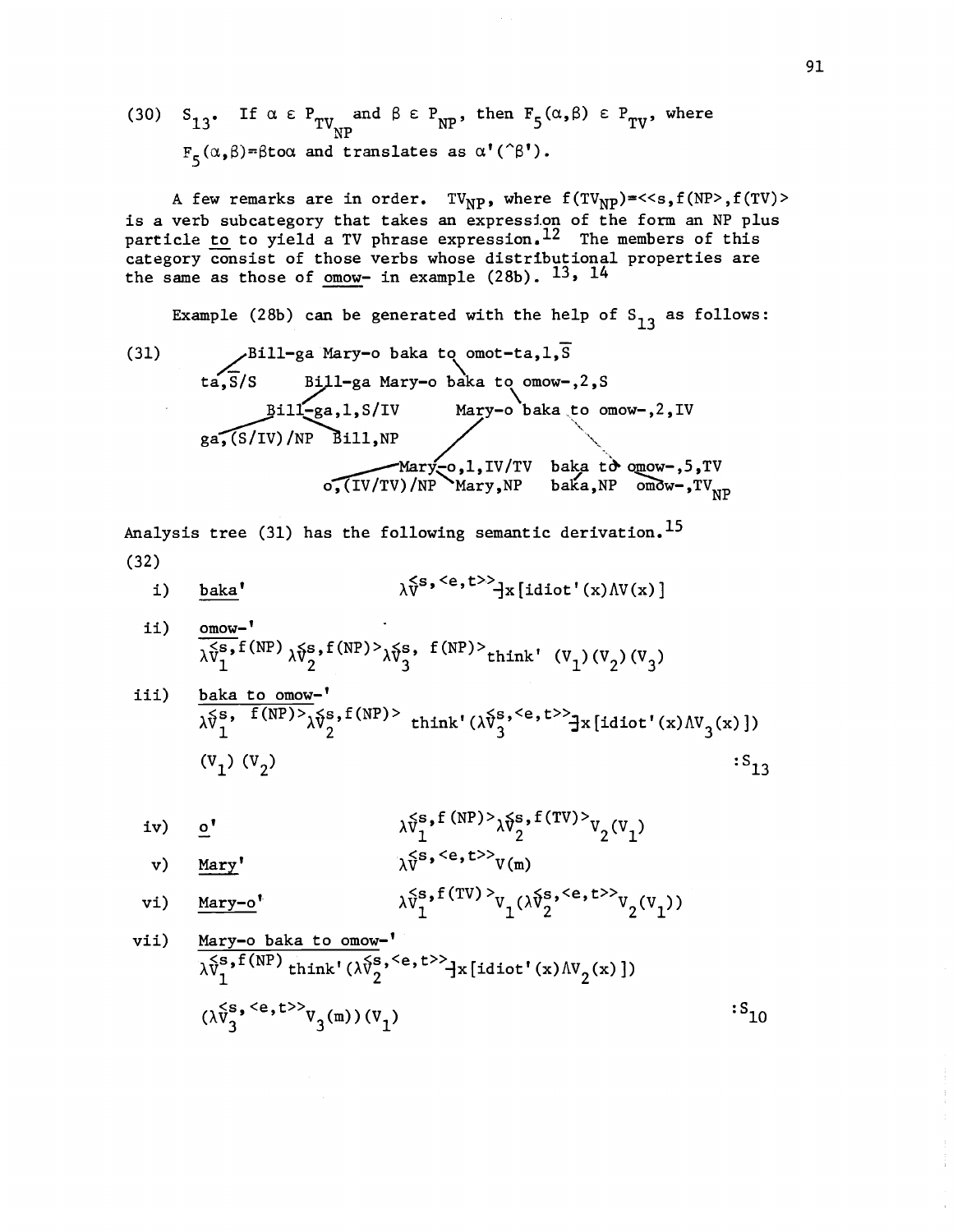$$
\begin{array}{lll}\n\text{viii)} & \underline{\mathbf{ga}}^{\mathbf{t}} & \lambda \hat{\mathbf{v}}_1^{\mathbf{s},\text{f(NP)}} & \lambda \hat{\mathbf{v}}_2^{\mathbf{s},\text{ f(IV)}>} & \mathbf{v}_2(\mathbf{v}_1)\n\end{array}
$$

ix) Bill'  $\lambda \tilde{V}^{s, \langle e, t \rangle>}$ V(b) (b)

x) 
$$
\underline{\text{Bill-ga}}
$$
,  $\lambda \tilde{v}_1^s$ ,  $f(IV) > v_1(\lambda \tilde{v}_2^s, > v_2(b))$  :S<sub>1</sub>

xi) Bill -ga Mary -o baka to omow -' think' '' s' <e, <sup>t</sup>»x [idiot' (x) AVl (x) ]) (AV2' <e' t »V2 (m) ) (a3' <e,t :S10

$$
xii) \quad \underline{ta'} \qquad \qquad \lambda \hat{v}^{s,t} \quad H(V)
$$

xiii) 
$$
\frac{\text{Bill-ga Mary-o baka to omot-ta'}}{\text{H(think'}(\lambda \tilde{v}_1^s, \langle e, t \rangle)} \cdot \text{H}(t) \cdot (\lambda \tilde{v}_1^s, \langle e, t \rangle)} \cdot \text{H}(t) \cdot (\lambda \tilde{v}_1^s, \langle e, t \rangle)} \cdot (\lambda \tilde{v}_3^s, \langle e, t \rangle)} \cdot (S_7)
$$

xiv) Bill-ga Mary-o baka to omot-ta  
\n
$$
H(think"(\hat{C}(\hat{V}(\hat{V}^{s,\langle e,t\rangle)}_{1})\times[H(\hat{V}^{s,\langle e,t\rangle}_{1})\times[H(\hat{V}^{s,\langle e,t\rangle}_{1})\times[H(\hat{V}^{s,\langle e,t\rangle}_{2})\times[H(\hat{V}^{s,\langle e,t\rangle}_{2})\times[H(\hat{V}^{s,\langle e,t\rangle}_{2})\times[H(\hat{V}^{s,\langle e,t\rangle}_{2})\times[H(\hat{V}^{s,\langle e,t\rangle}_{2})\times[H(\hat{V}^{s,\langle e,t\rangle}_{2})\times[H(\hat{V}^{s,\langle e,t\rangle}_{2})\times[H(\hat{V}^{s,\langle e,t\rangle}_{2})\times[H(\hat{V}^{s,\langle e,t\rangle}_{2})\times[H(\hat{V}^{s,\langle e,t\rangle}_{2})\times[H(\hat{V}^{s,\langle e,t\rangle}_{2})\times[H(\hat{V}^{s,\langle e,t\rangle}_{2})\times[H(\hat{V}^{s,\langle e,t\rangle}_{2})\times[H(\hat{V}^{s,\langle e,t\rangle}_{2})\times[H(\hat{V}^{s,\langle e,t\rangle}_{2})\times[H(\hat{V}^{s,\langle e,t\rangle}_{2})\times[H(\hat{V}^{s,\langle e,t\rangle}_{2})\times[H(\hat{V}^{s,\langle e,t\rangle}_{2})\times[H(\hat{V}^{s,\langle e,t\rangle}_{2})\times[H(\hat{V}^{s,\langle e,t\rangle}_{2})\times[H(\hat{V}^{s,\langle e,t\rangle}_{2})\times[H(\hat{V}^{s,\langle e,t\rangle}_{2})\times[H(\hat{V}^{s,\langle e,t\rangle}_{2})\times[H(\hat{V}^{s,\langle e,t\rangle}_{2})\times[H(\hat{V}^{s,\langle e,t\rangle}_{2})\times[H(\hat{V}^{s,\langle e,t\rangle}_{2})\times[H(\hat{V}^{s,\langle e,t\rangle}_{2})\times[H(\hat{V}^{s,\langle e,t\rangle}_{2})\times[H(\hat{V}^{s,\langle e,t\rangle}_{2})\times[H(\hat{V}^{s,\langle e,t\rangle}_{2})\times[H(\hat{V}^{s,\langle e,t\rangle}_{2})\times[H(\hat{V}^{s,\langle e,t\rangle}_{2})\times[H(\hat{V}^{s,\langle e,t\rangle}_{2})\times[H(\hat{V}^{s,\langle e,t\rangle}_{2})\times[H(\hat{V}^{s,\langle e,t\rangle}_{2})\
$$

xv) Bill-ga Mary-o baka to omot-ta  
\n
$$
H(think"(\hat{C}(\sqrt{x})^s, \langle e, t \rangle) = \left( \sqrt{x}^s \cdot \langle e, t \rangle^s \right) \left( \sqrt{x}^s \cdot \langle e, t \rangle^s \right)
$$
\n
$$
= \left( \sqrt{x}^s \cdot \langle e, t \rangle^s \right) \left( \sqrt{x}^s \cdot \langle e, t \rangle^s \right)
$$
\n
$$
= \left( \sqrt{x}^s \cdot \langle e, t \rangle^s \right)
$$
\n
$$
= \left( \sqrt{x}^s \cdot \langle e, t \rangle^s \right)
$$
\n
$$
= \left( \sqrt{x}^s \cdot \langle e, t \rangle^s \right)
$$
\n
$$
= \left( \sqrt{x}^s \cdot \langle e, t \rangle^s \right)
$$
\n
$$
= \left( \sqrt{x}^s \cdot \langle e, t \rangle^s \right)
$$

Notice that in the derivation of (28b), namely (31), the expression baka to is not analyzed as a member of category  $X/Y$ , where X and Y are in Pred. This means that the expression and the verb 'omow-' will be kept intact, making its detachment impossible. Consequently, we will not have undesirable strings like (29).

Also notice that in the present analysis a subject expression and an object expression in structures like (28b) can be interchanged. This prediction is borne out by the grammaticality of example (33).

(33) Mary-o Bill-ga baka to omot-ta. obj subj idiot Comp think-past

Double-ga constructions. Points  $(3k,1)$  are about two types of double-ga constructions and Scrambling.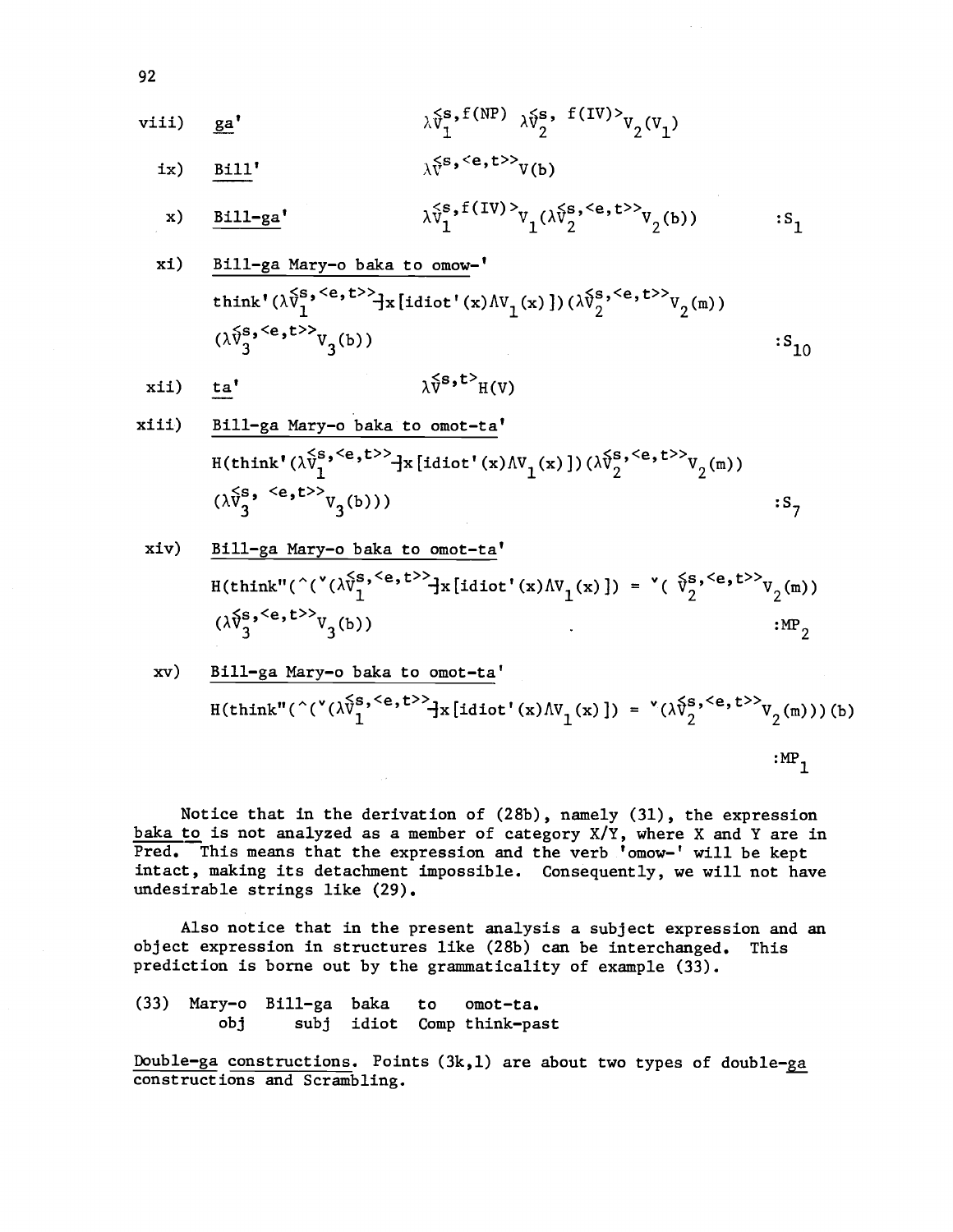$(3k)$  is about the a double-ga construction, which has been dubbed Subjectivization by Kuno (1973). This process is stated in such a way that it converts a sentence initial NP marked by the genitive marker no into an NP marked by particle ga. Observe the following example.

- (34) John no kodomo-ga sensei-ni sikar-are-ta (Whitman's (22a)) 's child-subj teacher-by scold-passive-past 'John's child was scolded by the teacher.'
- (35) John-ga kodomo-ga sensei-ni sikar-are-ta. (Whitman's (22b)) 'the same interpretation as in (34)'

Applying Scrambling to (35), according to Whitman, will produce a bad result as shown in (36).

(36) \*Kodomo-ga John-ga sensei-ni sikar-are-ta.

The validity of point (3k) depends on one's analysis of this particular double-ga construction. If there is a way to analyze double-ga sentence through a rule which fixes the position of the initial NP-ga expression, then strings like (36) will not be generated.

Kuno (1973) observes that the double-ga construction in question is only possible if and only if the initial ga marked NP is understood as transformationally derived from the left -most expression of the expression whose head is the second ga marked NP. We will adopt this and state the following rule.17

(37)  $S_{14}$ . If  $\alpha \in P_{NP}$  and  $\beta \in P_{S}$ , then  $F_{6,n}(\alpha,\beta) \in P_{S}$ , where  $F_{6,n}(\alpha, \beta)$ =a-ga(, where  $\beta$ = $\beta_1\beta_2$ ,  $\beta_1$ =PRO<sub>n</sub>o  $\epsilon$  P<sub>S/IV</sub>' and  $\delta$  is obtained from  $\beta$  by replacing all occurrences of PRO<sub>n</sub> in  $\beta$  by PRO respectively, and  $F_{6,n}(\alpha,\beta)$  translates as  $\lambda V_n^{\langle s, f(NP) \rangle} \beta (\hat{\alpha})$ 

Example (38)'has derivation (39).

(38) Taroo-ga imooto-ga Mary-o mi-ta. subj sister -subj obj see -past 'Taroo's sister saw Mary.'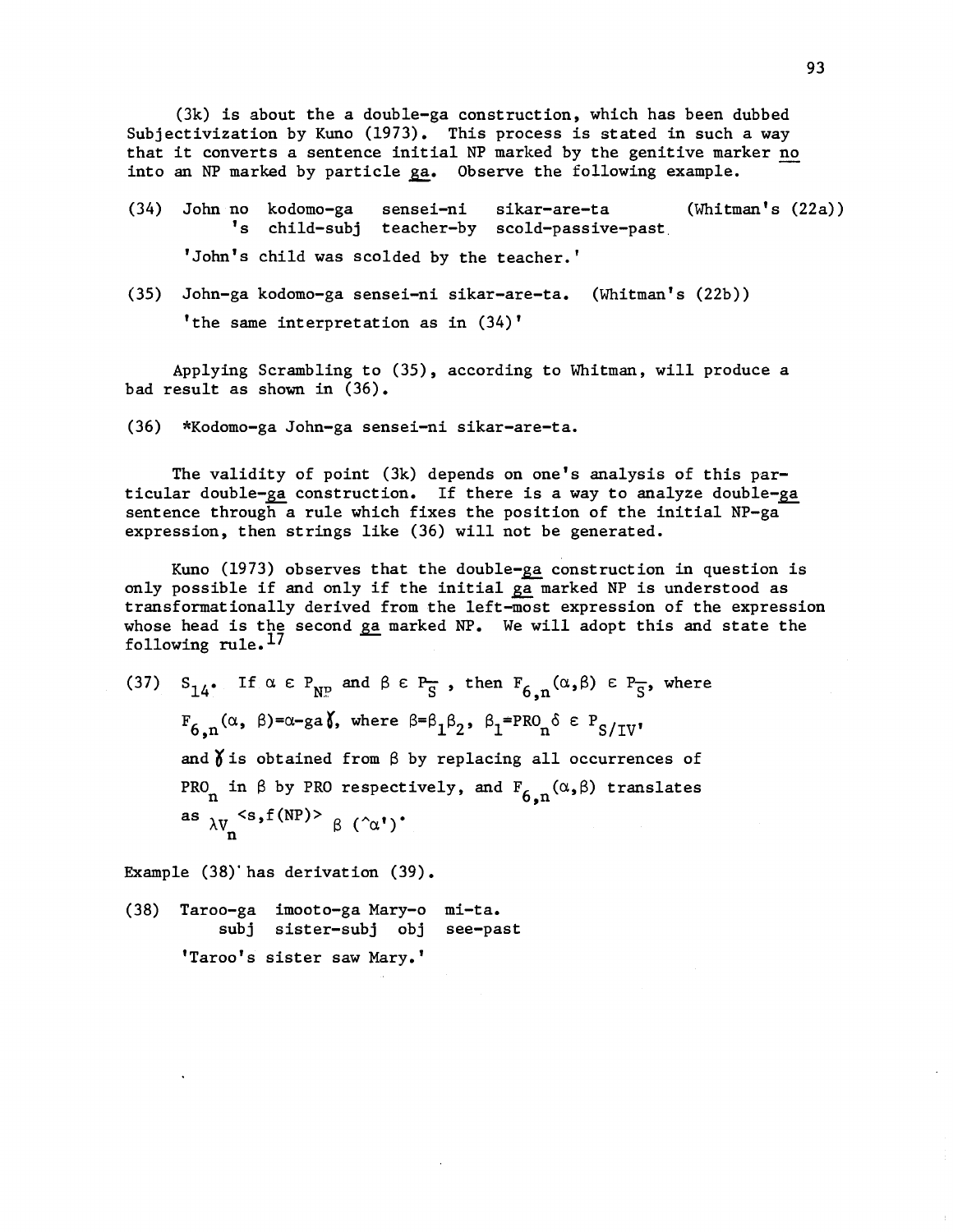(39) /Taroo-ga PRO no imooto-ga Mary-o mi-ta,6,S,100 Taroo,NP PRO100 no imooto-ga Marmi-ta,1,S ta,S/S PRO no no inooto-gaMary o mi ,2 S, 0100 no imootóTga,I,S/IV Mar --o mi-,2,IV ga;(S/IV)/NP PR0104 no imooto,NP Marÿ,o,1,IV/T mi-,TV o;(IV/TV)/NP Máry,NP

Analysis tree (39) has the following semantic derivation. (40)

i) 
$$
\underline{o'}
$$
  
\n $\lambda \tilde{v}_1^s$ ,  $f(NP) > \lambda \tilde{v}_2^s$ ,  $f(TV) > v_2(V_1)$   
\nii) Mary'  $\lambda \tilde{v}_2^s$ ,  $\langle e, t \rangle > v(m)$ 

ii) Mary'  
iii) Mary-o'  

$$
\lambda V_1^S, f(TV) >_{V_1} (\lambda \tilde{V}_2^S, >_{V_2(m)})
$$

$$
\ldots
$$

$$
S_2
$$

iv) 
$$
\underline{\text{mi}}^{\star}
$$
  
\nve)  $\underline{\text{ga'}}^{\star}$   
\nvi)  $\underline{\text{PRO}}_{100}$  no imooto'  $s'(\hat{\gamma}_{100}^{s,f(NP)})(\text{sister'})$ 

$$
\texttt{vii)} \quad \underline{\texttt{PRO}}_{100} \text{ no imoto-ga} \quad \lambda \tilde{v}_1^{\texttt{s}}, \text{ f(IV)}\\ \gamma_1(\texttt{s}'(\tilde{v}_{100}^{\texttt{s}}, \texttt{f(NP)}) (\texttt{`sister'}))
$$

$$
: \mathsf{S}_1
$$

$$
\begin{array}{ll}\n\text{viii)} & \frac{\text{PRO}_{100}}{\text{no imooto-ga Mary-o mi-1}} \\
\text{see'} & (\lambda \tilde{v}_1^{\text{S},\text{}}) \\
\text{ve'} & (\lambda \tilde{v}_1^{\text{S},\text{}}) \\
\text{v1(m)} & (\text{s'}(\tilde{v}_1^{\text{S},\text{f(NP)}})(\text{cister'}))\n\end{array} \quad \text{:S}_{10}
$$

$$
ix) \quad \underline{t}a' \qquad \qquad \lambda \tilde{v}^{s,t>} H(V)
$$

x) PRO<sub>100</sub> no imooto-ga Mary-o mi-ta'  
\n
$$
H(\sec'(\lambda \hat{v}_1^{s,\langle e,t\rangle)} v_1(m))(s'(\hat{v}_1^{s}, f(NP))(\hat{c}(\sqrt{r}^{s}, t)))
$$
  
\nxi)  $\frac{\text{T} \text{aroo'}}{\lambda \hat{v}_1^{s,\langle e,t\rangle} v_1(t)}$ 

$$
\begin{array}{ll}\n\text{min} & \text{trace-ga PRO no imooto-ga Mary-o m1-ta'} \\
\text{H(see' (\lambda \tilde{V}^{s, < e, t >>}V(m)) (s' ("Taroo') ("sister"))) & \text{if } t < t < t \\
\text{min} & \text{diag} & \text{diag} & \text{diag} & \text{diag} & \text{diag} & \text{diag} \\
\text{diag} & \text{diag} & \text{diag} & \text{diag} & \text{diag} & \text{diag} & \text{diag} & \text{diag} \\
\text{diag} & \text{diag} & \text{diag} & \text{diag} & \text{diag} & \text{diag} & \text{diag} & \text{diag} & \text{diag} & \text{diag} & \text{diag} & \text{diag} & \text{diag} & \text{diag} & \text{diag} & \text{diag} & \text{diag} & \text{diag} & \text{diag} & \text{diag} & \text{diag} & \text{diag} & \text{diag} & \text{diag} & \text{diag} & \text{diag} & \text{diag} & \text{diag} & \text{diag} & \text{diag} & \text{diag} & \text{diag} & \text{diag} & \text{diag} & \text{diag} & \text{diag} & \text{diag} & \text{diag} & \text{diag} & \text{diag} & \text{diag} & \text{diag} & \text{diag} & \text{diag} & \text{diag} & \text{diag} & \text{diag} & \text{diag} & \text{diag} & \text{diag} & \text{diag} & \text{diag} & \text{diag} & \text{diag} & \text{diag} & \text{diag} & \text{diag} & \text{diag} & \text{diag} & \text{diag} & \text{diag} & \text{diag} & \text{diag} & \text{diag} & \text{diag} & \text{diag} & \text{diag} & \text{diag} & \
$$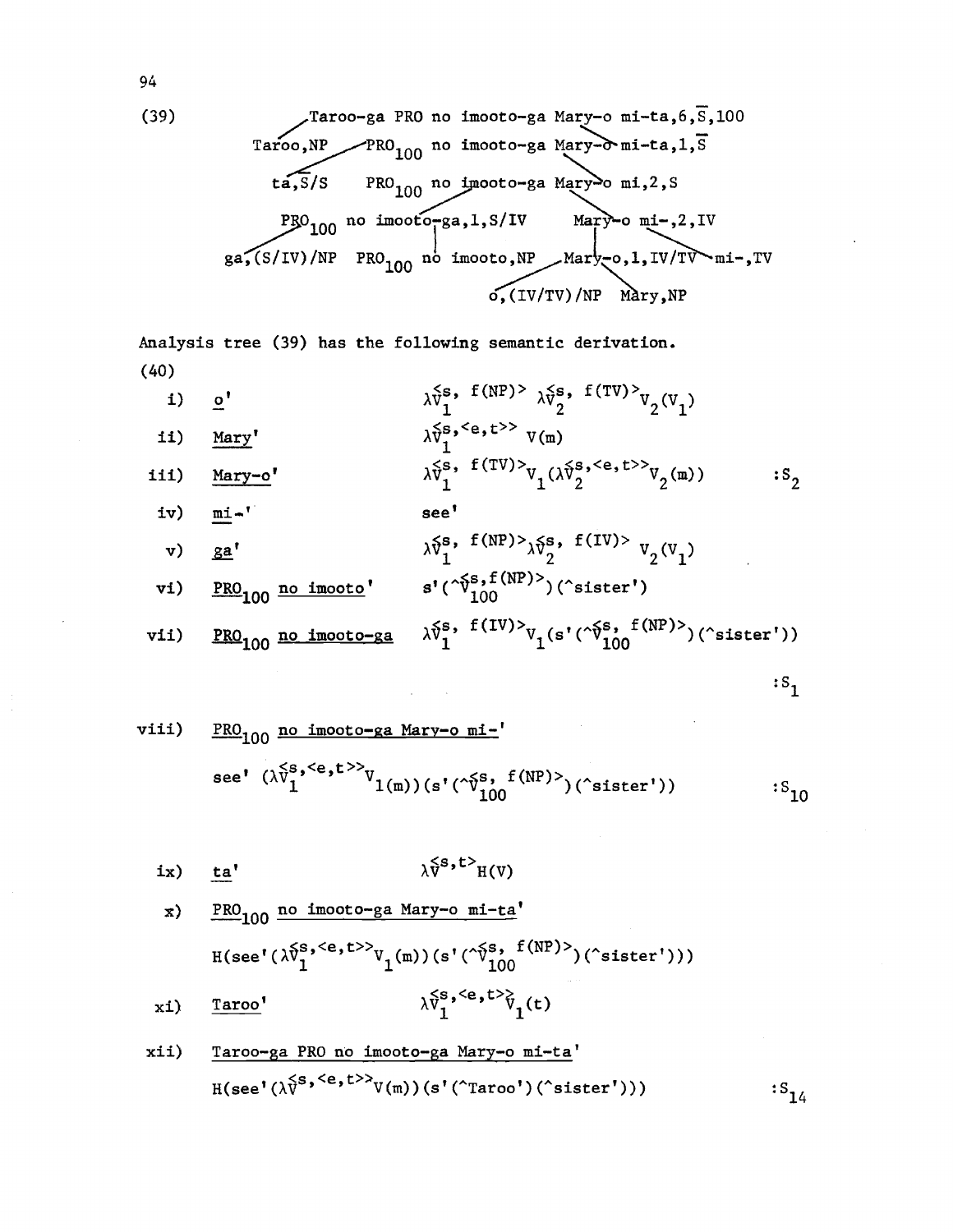The final line in the above derivation expresses what example (38) means.

The present anlysis predicts that it is possible to dislocate the second ga marked NP as long as it does not cross-over the first  $NP-ga$ expression. This prediction will be borne out by examples in  $(41)$ .

- (41) a. Taroo-ga Mary-o imooto-ga mi-ta. 'Taroo's sister saw Mary.'
	- b. \*Imooto-ga Taroo-ga Mary-o mi-ta.

Point  $(31)$  is concerned with another kind of double-ga construction.

In Japanese, logical objects of certain stative verbs are expressed by an NP marked by particle ga.

(42) Gombei-ga natoo-ga suki da. (Whitman's (25a)) soybeans like be

' Gombei likes (fermented) soybeans.'

Scrambling the two NP-ga expression will generally produce an awkward result.

(43) \*Natto-ga Gombei-ga suki da. (Whitman's  $(25b))^{\text{18}}$ 

'ungrammatical only with the same interpretation as (42)'

Whitman states:

.... it is clear that if Scrambling is allowed to apply  $(25a)$  [our  $(42)$ ], it will produce (b) (our  $(43)$ ]. It is not clear how this can be blocked. (p.349)

Kuno (1980a, b) proposes a functional constraint to block the application of Scrambling in structures like double-ga construction. I conjecture, however, that we might want to provide an explanation of the alleged unambiguity of structures like (43) from a point of view of parsing strategy.

Before we consider (31) directly, let us digress a bit and consider similar cases in English for which some explanation has been provided.

Frazier and Fodor (1978) propose a principle of minimal attachment to explain the preferred interpretations of  $(44)-(46)$ .<sup>19</sup>

- $(44)$  Joe called the friend who had smashed his new car up.  $(F F's (3))$
- (45) Joe bought the book for Susan.  $(F-F's (13))$
- (46) Joe bought the book that I had been trying to obtain for Susan.  $(F - F's (15))$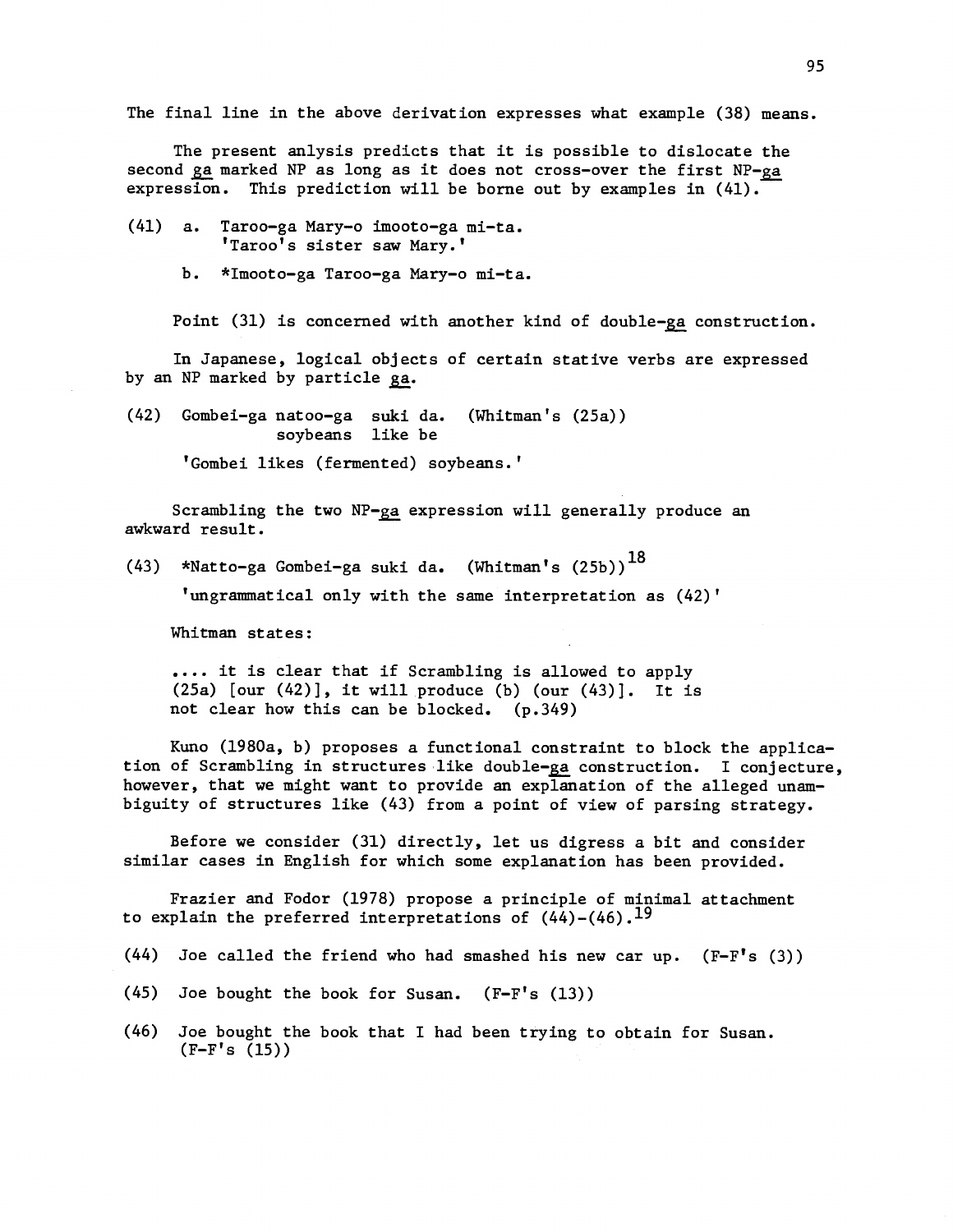## Frazier and Fodor notes:

The preference for low attachments is so strong that it persists even in unambiguous sentences where only a higher attachment would lead to a syntactically and semantically coherent phrase marker. Sentences  $(70 - (10)$  [our  $(47) - (50)$ ] all tend to be misanalyzed on a first pass. (p.297)

- (47) Joe looked the friend who had smashed his new car up.
- (48) John read the note, the memo and the newspaper to Mary.
- (49) I met the boy whom Sam took to the park's friend.
- (50) The girl applied for the jobs that was attractive.

Returning to our example  $(43)$ , why is it hard to obtain the nonsilly reading of it? An answer to this question may vary depending on how one wants to treat the phenomenon exemplified by (43). From a point of view of parsing strategy, however, it is quite possible to provide an explanation parallel to the one that Frazier and Fodor give to the English cases. Suppose that the principle of minimal attachment is operating in Japanese. Then in order to cope with the ambiguity created by the homophony of the subject marker ga and the object marker ga for the stative verbs (like that of the dative for and the benefactive for in English), the principle will persuade the parser to analyze the second NP-ga (the one that is closer to the verb) as part of a lower node (i.e., the object phrase) rather than as part of a higher node (i.e., the subject phrase).  $20$ This explanation follows directly from the general assumption that the human parser is enriched with a mechanism which is assumed to function to minimize computation during parsing.

Reflexivization. Before concluding this paper, I would like to discuss briefly how to treat Reflexivization in the present analysis.

It is well -known that Scrambling does not affect the coreferential relation between the trigger NP and the reflexive form. In order to capture this fact, N. McCawley (1976) has formulated her rule of Reflexivization in such a way that it must refer to the underlying precedence of the trigger NP and is ordered prior to Scrambling. A parallel approach is not open for the present analysis because of the prohibition of the use of extrinsic ordering in the framework. So, in the following, I will offer a semantic treatment of the phenomenon, aiming at capturing the following two facts: (a) in a simplex sentence a reflexive form is coreferential with the subject NP of the sentence, and (b) Scrambling does not affect this relation.

We will make two working assumptions:  $(a)$  reflexive forms are basegenerated, and (b) they translate into an NP type meaning containing a distinguished variable of type <e> (i.e., r for Reflexivization).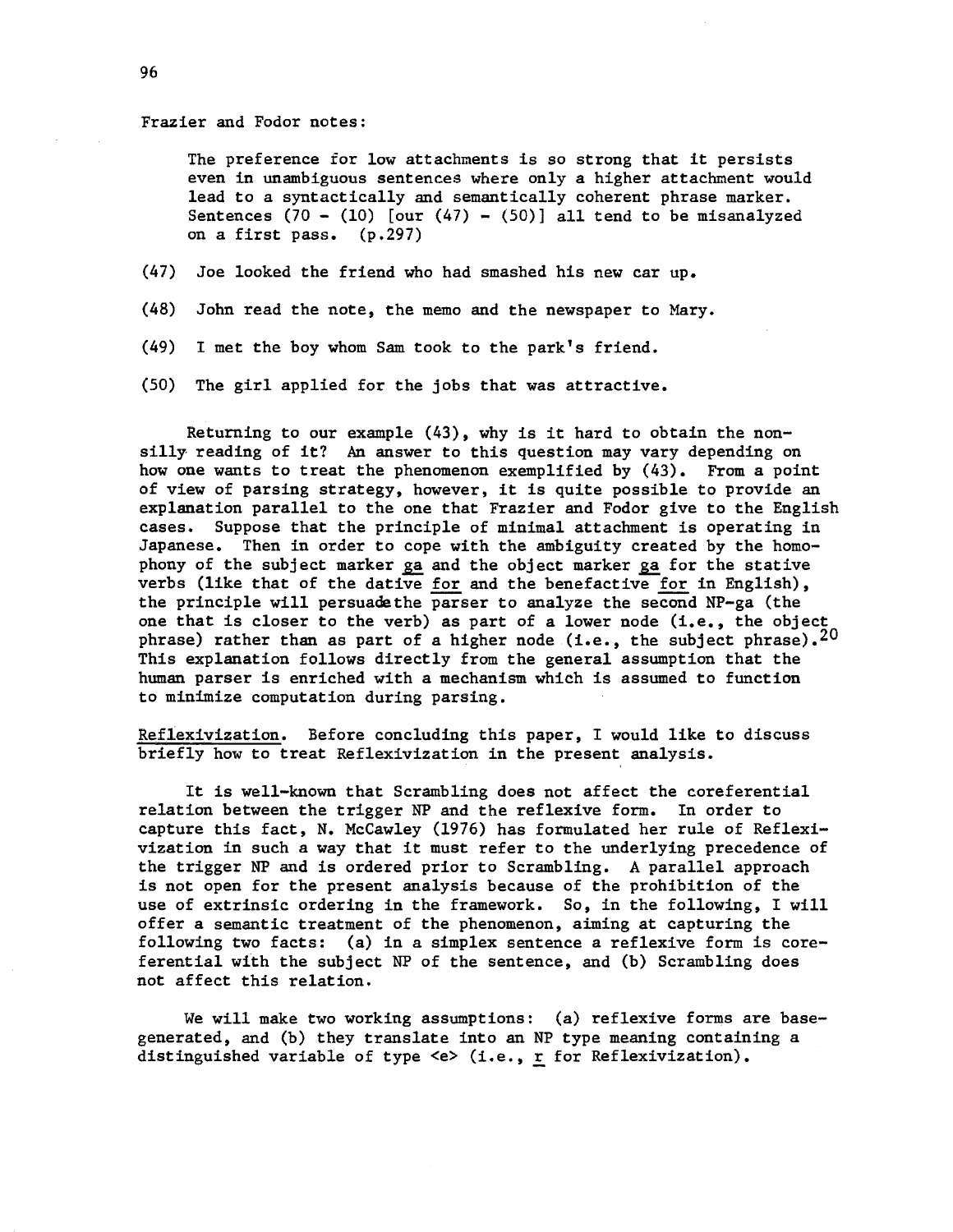Using Cooper's (1978) obligatory binding of the stored meaning, we state the following convention for the retrieval of reflexive meaning. 21

(51) Reflexive NP Retrieval:

Given an intentional logic expression,  $\alpha$ iff

i)  $\alpha \in ME_{\leq f(IV)}$ 

 $\langle f(IV) \rangle$ ii)  $\alpha$  contains at least one occurrence of  $\lambda V$   $\alpha$   $V(r)$ iii) the store contains  $\langle \lambda V \rangle$  $\langle s, \langle e, t \rangle \rangle$   $V(r), V_n^{\langle s, f(NP) \rangle}$ 

then there is an option to retrieve the stored meaning and replace  $\alpha$  by

```
\lambda V_n^{\leq s, f(NP)} \nabla_n {\hat{r}[\alpha \lambda V^{\leq s, \leq e, t>>} V(r))]}
```
The subject antecedent condition is captured by (a) letting Reflexivization operate as a special variable binding at the IV type expression level --- condition (i) insures this, and (b) by formulating the translation with the use of distinguished variable  $\underline{r}$ . Condition (i) has the same affect as the cyclic condition in transformational analysis of reflexives.<sup>22</sup>

How Reflexivization can be treated in relation to Scrambling in the present fragment is illustrated by the following example.

- (52) Zibun no imooto-o Bill-ga mi-ta. self 's sister-obj subj see-past 'John saw his own sister.'
- (53)  $\qquad \qquad \qquad$ zibun no imooto-o Bill-ga mi-ta, l, s ta,S/S zibun no imooto-o Bill-ga mi,3,S B}11-ga,1,S/IV zibun no imooto-o mi,2,IV  $g_{a}$ , (S/IV)/NP Bill, NP zibun no imooto-o, 1, IV/TV mi, TV  $\overline{O_2(IV/TV)/NP}$  zibun no imooto, NP

Analysis tree (53) has the following semantic derivation, (54)

i) o'  $\lambda_{V_1}^{S}$ , f(NP) $\lambda_2^{S}$ , f(TV) $\lambda_{V_2}^{V}(V_1)$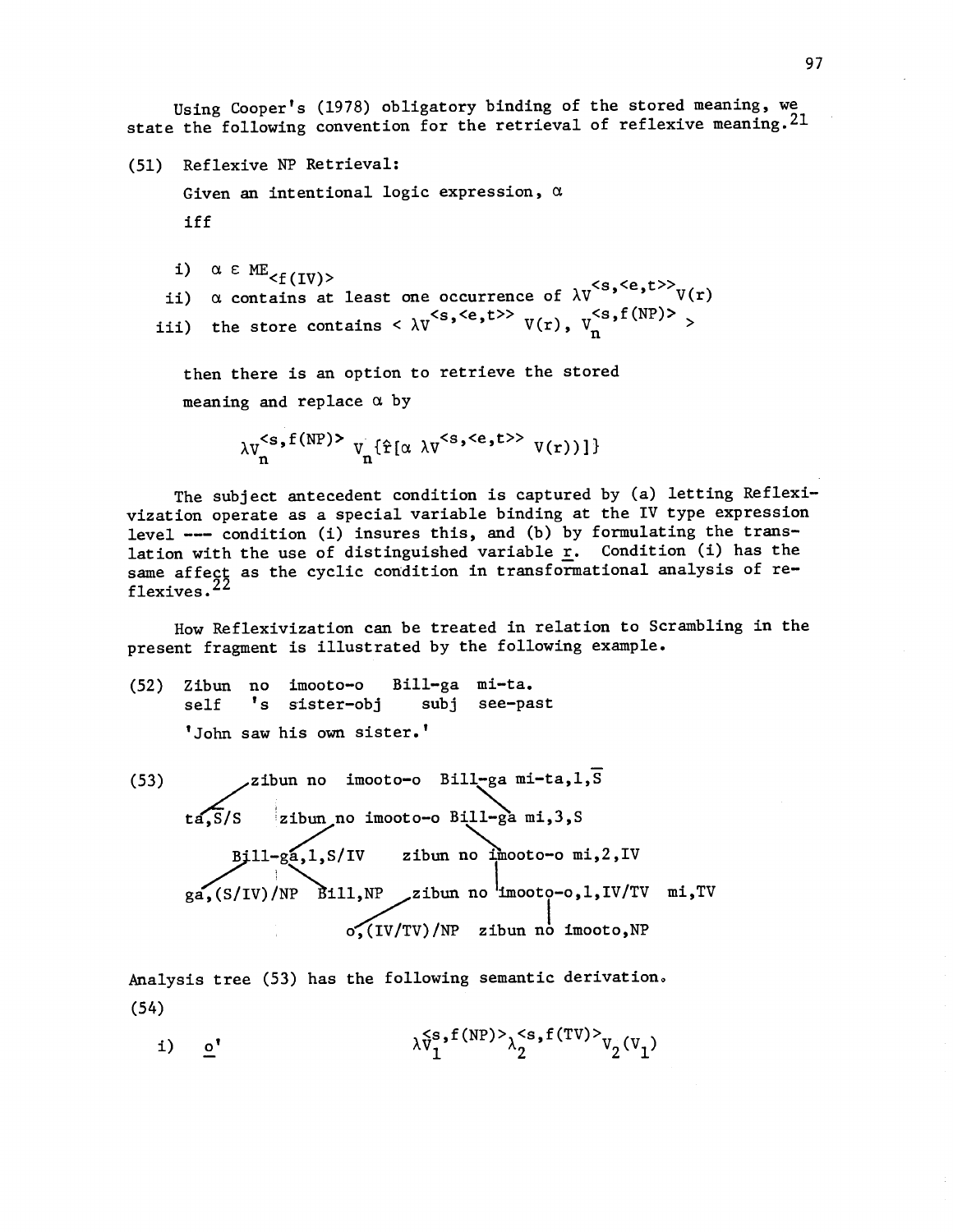ii) 
$$
\frac{\text{zibun no imoto'}}{\text{s'}(\lambda \tilde{V}^{\text{s},\langle e,t\rangle>}V(r))}(\hat{S}^{\text{isfer'}}) \times \lambda \tilde{V}^{\text{s},\langle e,t\rangle>}V(r), \tilde{V}^{\text{s}}_{20}, f(NP) \times \text{zibun no imoto-o'}
$$
  
\niii)  $\frac{\text{zibun no imoto-o'}}{\lambda \tilde{V}^{\text{s},f}(TV)}V_1(\text{s'}(\lambda \tilde{V}^{\text{s},\langle e,t\rangle>}V(r))(\hat{S}^{\text{is}}_{1},\hat{E}^{\text{is}}_{2},\hat{E}^{\text{is}}_{2},\hat{E}^{\text{is}}_{2},\hat{E}^{\text{is}}_{2},\hat{E}^{\text{is}},\hat{E}^{\text{is}},\hat{E}^{\text{is}}_{2},\hat{E}^{\text{is}}_{2},\hat{E}^{\text{is}}_{2},\hat{E}^{\text{is}}_{2},\hat{E}^{\text{is}}_{2},\hat{E}^{\text{is}}_{2},\hat{E}^{\text{is}}_{2},\hat{E}^{\text{is}}_{2},\hat{E}^{\text{is}}_{2},\hat{E}^{\text{is}}_{2},\hat{E}^{\text{is}}_{2},\hat{E}^{\text{is}}_{2},\hat{E}^{\text{is}}_{2},\hat{E}^{\text{is}}_{2},\hat{E}^{\text{is}}_{2},\hat{E}^{\text{is}}_{2},\hat{E}^{\text{is}}_{2},\hat{E}^{\text{is}}_{2},\hat{E}^{\text{is}}_{2},\hat{E}^{\text{is}}_{2},\hat{E}^{\text{is}}_{2},\hat{E}^{\text{is}}_{2},\hat{E}^{\text{is}}_{2},\hat{E}^{\text{is}}_{2},\hat{E}^{\text{is}}_{2},\hat{E}^{\text{is}}_{2},\hat{E}^{\text{is}}_{2},\hat{E}^{\text{is}}_{2},\hat{E}^{\text{is}}_{2},\hat{E}^{\text{is}}_{2},\hat{E}^{\text{is}}_{2},\hat{E}^{\text{is}}_{2},\hat{E}^{\text{is}}_{2},\hat{E}^{\text{is}}_{2},\hat{E}^{\text{is}}_{2$ 

$$
\lambda \tilde{v}_{1}^{s, f(TV)} v_{1}(s'(\lambda \tilde{v}^{s, \langle e, t \rangle)} v(r)) \langle \tilde{v}_{1}^{s, \langle e, t \rangle} v(r), \tilde{v}_{20}^{s, f(NP)} \rangle \n\approx \text{seV}
$$

v) 
$$
\frac{\text{zibun no imooto-o mi-}'}{\text{see}^{\prime}(s^{\prime}(\lambda^{\sqrt{S}}, \langle e, t \rangle)} \vee(r)) (\hat{c}_{sistgr}^{\prime})} \times \frac{\{e, t \rangle\}}{\lambda \sqrt{S}}, t \geq \lambda \vee \frac{\{e, t \rangle\}}{\lambda \vee \{e, t \rangle}} \times \frac{\{e, t \rangle\}}{\lambda \vee \{e, t \rangle}} \times \frac{\{e, t \rangle\}}{\lambda \vee \{e, t \rangle}} \times \frac{\{e, t \rangle\}}{\lambda \vee \{e, t \rangle}} \times \frac{\{e, t \rangle\}}{\lambda \vee \{e, t \rangle}} \times \frac{\{e, t \rangle\}}{\lambda \vee \{e, t \rangle}} \times \frac{\{e, t \rangle\}}{\lambda \vee \{e, t \rangle}} \times \frac{\{e, t \rangle\}}{\lambda \vee \{e, t \rangle}} \times \frac{\{e, t \rangle\}}{\lambda \vee \{e, t \rangle\}} \times \frac{\{e, t \rangle\}}{\lambda \vee \{e, t \rangle\}} \times \frac{\{e, t \rangle\}}{\lambda \vee \{e, t \rangle\}} \times \frac{\{e, t \rangle\}}{\lambda \vee \{e, t \rangle\}} \times \frac{\{e, t \rangle\}}{\lambda \vee \{e, t \rangle\}} \times \frac{\{e, t \rangle\}}{\lambda \vee \{e, t \rangle\}} \times \frac{\{e, t \rangle\}}{\lambda \vee \{e, t \rangle\}} \times \frac{\{e, t \rangle\}}{\lambda \vee \{e, t \rangle\}} \times \frac{\{e, t \rangle\}}{\lambda \vee \{e, t \rangle\}} \times \frac{\{e, t \rangle\}}{\lambda \vee \{e, t \rangle\}} \times \frac{\{e, t \rangle\}}{\lambda \vee \{e, t \rangle\}} \times \frac{\{e, t \rangle\}}{\lambda \vee \{e, t \rangle\}} \times \frac{\{e, t \rangle\}}{\lambda \vee \{e, t \rangle\}} \times \frac{\{e, t \rangle\}}{\lambda \vee \{e, t \rangle\}} \times \frac{\{e, t \rangle\}}{\lambda \vee \{e, t \rangle\}} \times \frac{\{e, t \rangle\}}{\lambda \vee \{e, t \rangle\}} \times \frac{\{e, t \rangle\}}{\lambda \vee \{e, t \rangle\}} \
$$

zibun no imooto-o mi-'  $\lambda\,\tilde{\nu}_{20}^{\mathbf{s}},\; \begin{array}{l} \mathrm{f}\,(\texttt{NP})\geq\mathrm{V}_{20}\{\hat{\mathrm{r}}\,[\mathrm{see}\textrm{ '}\,(\lambda\tilde{\mathrm{V}}^{\mathbf{s},\,<\mathbf{e}},\mathrm{t}>>\mathrm{V}(\mathrm{r}))\,)\\ (\hat{\mathrm{c}}\,\mathrm{steter\,'})\,(\lambda\tilde{\mathrm{V}}^{\mathbf{s},\,<\mathbf{e}},\mathrm{t}>>\mathrm{V}(\mathrm{r})\,)\} \end{array}$ vi)  $\underline{ga'}$   $\lambda V_1^2$ ,  $\cdots$ ,  $\lambda \overline{v}_1^s$ , f(NP)> $\lambda \overline{v}_2^s$ , f(IV)> $v_2(v_1)$ 

$$
\text{vii)} \quad \frac{\text{Bill}'}{\text{111}'} \quad \lambda^{\{s, < e, t > > } \text{V}(b)}
$$

$$
\text{viii)} \quad \frac{\text{Bill-ga}'}{\text{1}} \qquad \qquad \lambda \tilde{v}_1^{\text{s}, \text{ f(IV)} \text{ v}_1(\lambda \tilde{v}_2^{\text{s}, \text{ < e, t>} \text{v}_2(\text{b}))} \qquad \text{ :s}_1
$$

ix) zibun no imooto-o Bill-ga mi-  
see' 
$$
(s'(\lambda \tilde{v}^{s, >}V(b))(\hat{c}ister'))(\lambda \tilde{v}^{s, }V(b))
$$
 :S<sub>11</sub>

x) 
$$
\underline{ta'}
$$
  $\lambda \hat{v}^{s,t>}_{H(V)}$ 

xi) zibun no imooto-o Bill-ga mi-ta  
H(see'(s'(
$$
\lambda \hat{V}^{s, }
$$
)V(b))("sister'))( $\lambda \hat{V}^{s, }$ )V(b)) :S<sub>7</sub>

The final line expresses what example (52) means.

A reflexive form in various types of phrases can be handled using the same mechanism as the reader can easily verify.

Using a modified NP store mechanism, it is possible to treat Reflexivization semantically as a distinguished variable binding, which suggests that Reflexivization in Japanese is an identify mapping operation from  $^{\text{ME}}$ <f(IV)>  $^{\text{into ME}}$ <f(IV)> $^{\bullet}$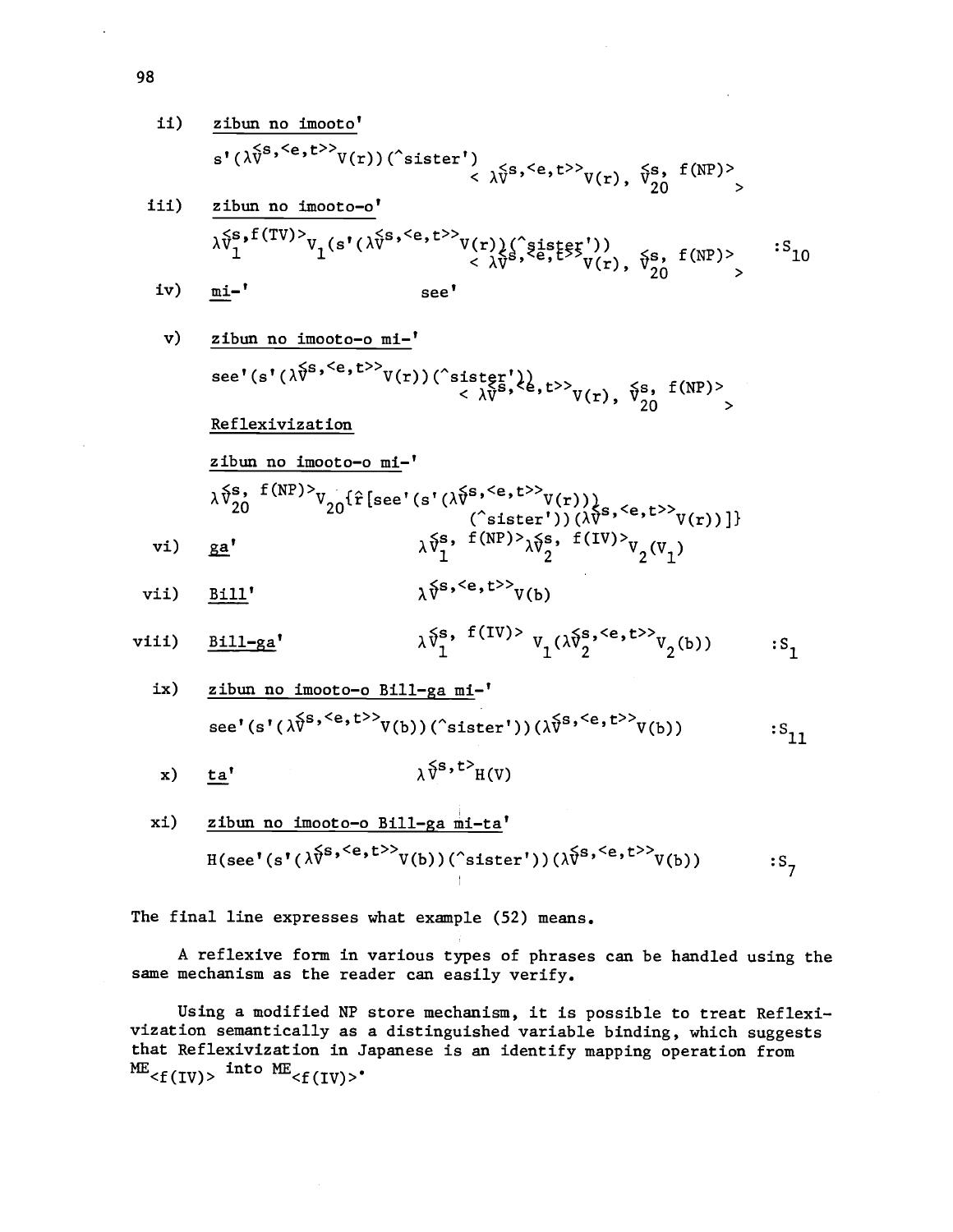Conclusion. I have presented a categorial treatment of Scrambling in Japanese. The key features of this analysis are: (a) the treatment of case marked NPs as functors and (b) the use of the property 'Pred', which is independently needed to express the verb final constraint. Some extensions of the initial fragment have been informally presented so that explanation can be provided for non-dislocatability of some expressions that appear in copular sentences, reduced clauses, or one type of double-ga sentences. Also proposed is a way to treat Reflexivization semantically, and it has been demonstrated that this analysis is capable of capturing the fact that the coreferential relation between a subject phrase expression and a reflexive expression in a scrambled sentence is the same as in its canonical form.

While the present fragment is not complete and still contains some shortcomings, it does seem to overcome all the objections that Whitman makes against the treatment of Scrambling as part of syntax proper. Furthermore, this analysis offers a rigorous semantic account of the truth functional equivalence among scrambled variants.

\*I would like to thank Lauri Karttunen, Stan Peters, and Sue Schmerling for their help with this paper.

## FOOTNOTES

 $1$ Chomsky (1980) also uses random case assignment in Japanese.

 $2$ To insure the extensionality of Subject, we have the following meaning postulate.

 $MP_1: \quad \text{W}_1^{\leq f(IV) > 3V_{\times}^{\leq}e}, t>_{\text{W}_2^{\leq f(NP) > \mathbf{d}}}[V_1(V_2) \leftarrow \rightarrow V_3 \{\hat{\mathbf{x}}V_{\star}(\mathbf{x})\}\}$ 

 $3$ The concept of head is understood as in Robinson (1970).

 $4$ Bill-o mi- $\beta_1$   $\beta_2$   $\beta_3$ 

<sup>5</sup>This does not mean, however, the forthcoming analyses are by no means complete.

 $^6$ For a suggestion on how this can be done, see Cooper (1979).

 $'$ Henceforth, whenever a new category and a new expression are introduced, they are intended as additions to the lexicon previously defined.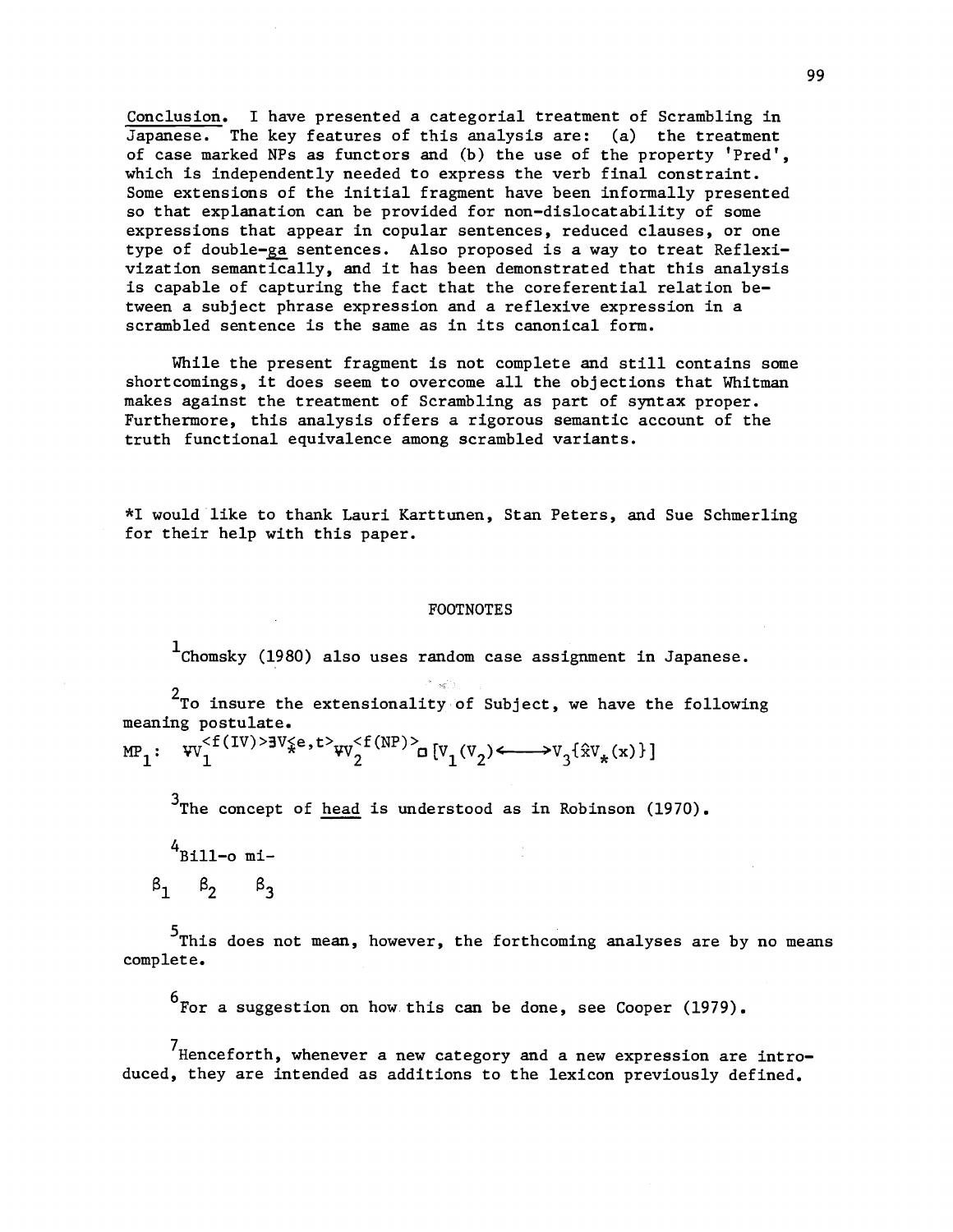8<br>des- is syncategorimatic. It might be desirable to postulate a verb subcategory copular, instead, to avoid the syncategorimatic treatment of copulars. However, for the sake of simplicity, I will adhere to this treatment in this fragment.

9<br>This rule is first proposed by Kuno (1976).

 $10$ This situation is somewhat parallel to Thomason's (1976) treatment of Raising verbs in English.

 $^{11}$ Upon formulating the following rule, I have adopted Kuno's (1976) (also Whitman's) assumption that an expression that precedes to is an NP.

12<sub>to</sub> is treated syncategorimatically.

 $^{13}$ We have the following meaning postulate.  $MP_2$ :  $\Psi V_1^{\text{f}(NP)}$   $\Psi V_2^{\text{f}(NP)}$   $\Psi V_2^{\text{f}(NP)}$   $\Box$   $[\alpha(V_2)(V_2)]$  $f\longleftrightarrow \alpha'$  ( $[VV_3 = V_2]$ ) (V<sub>1</sub>)], where  $\alpha \in ME_{< f(TV_{\text{max}}) >}$  and  $NP'$ 

 $\alpha'$  is a constant of intentional logic of type  $\langle s,t\rangle, f(IV)\rangle$ .

 $^{14}$ Incidentally,  $S_{13}$  captures that what is called Subject-to Object Raising is a lexically governed rule. There are verbs that allow only a non-raised version. Observe the following.

- a. John-ga Mary-ga baka da to nagei-ta. (Kuno 1973:215) subj subj idiot is Comp deplore-past 'John deplored that Mary was stupid.'
- b. \*John-ga Mary-o baka to nagei-ta.

 $^{15}$ "think" is an intentional logic constant of type  $\langle\langle s,t\rangle, f(IV)\rangle$ .

 $^{16}$ Kuno (1973: 70) states: ˈ...this transformation [subjectivization] applies to sentences that maintain their basic order,...' In other words, the process applies to sentences whose left-most expressions are subject.

 $^{17}$ PRO<sub>n</sub> is a null pronoun. An enclitic (e.g., case marker or genitive particle no) will be deleted when preceded by a null pronoun. Rule S<sub>1,</sub> is stated just to handle a very small fragment.

 $18$ This grammatical judgment is Whitman's. The silly reading (i.e., 'Fermented soybeans like Gombei') is grammatical. Also cf.

a. John-ga Mary-ga suki da.

b. Mary-ga John-ga suki da.